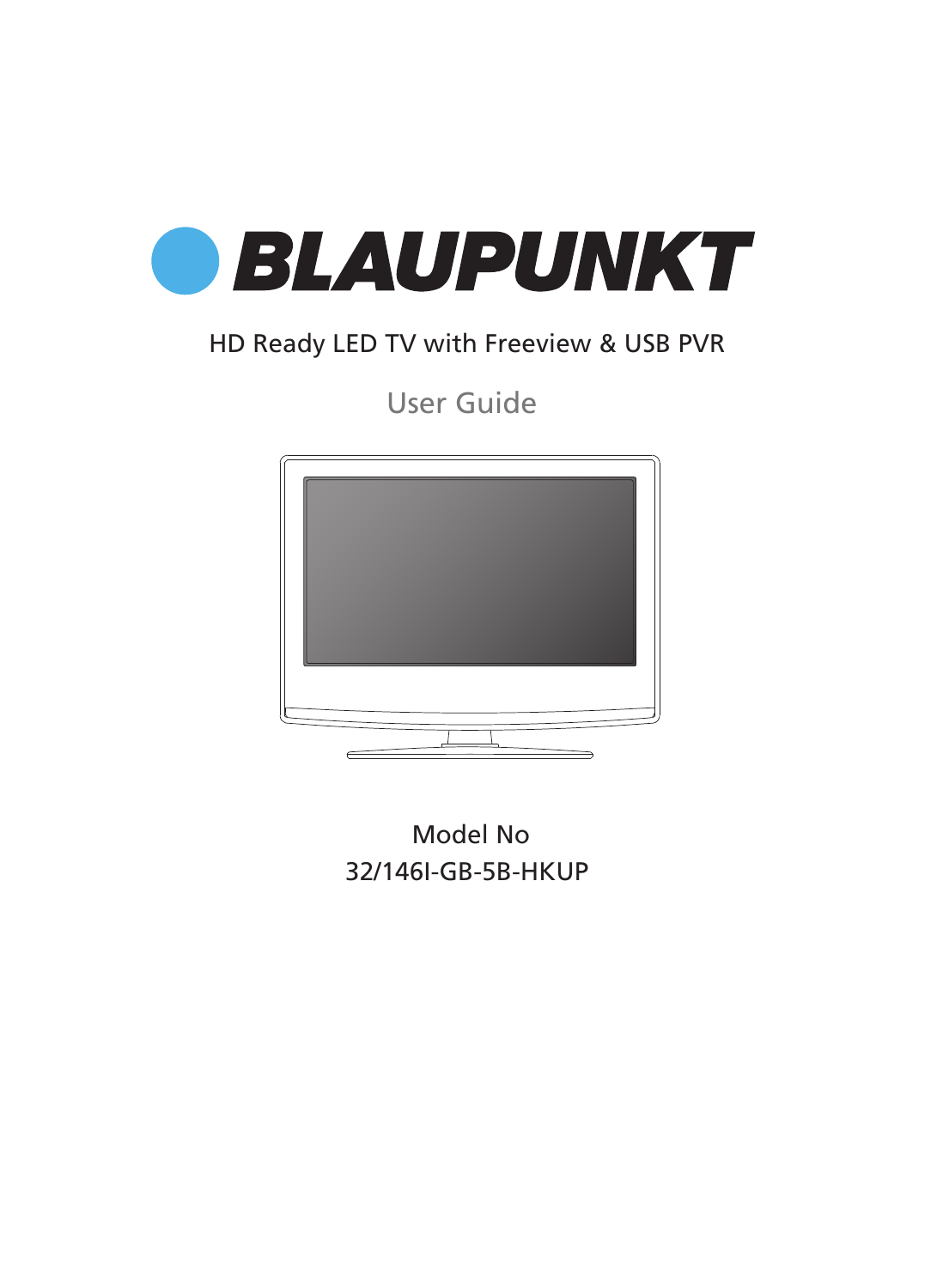## **IMPORTANT SAFETY INSTRUCTIONS**



Please read these instructions. All the safety and operating instructions should be read before the appliance is operated.

### Warnings

- To reduce the risk of fire, electric shock or damage to the television, do not expose it to dust, rain or moisture, or place any objects filled with liquids on or near the television.
- Do not place the television in a confined space, ensure that nothing can obstruct the ventilation openings at the rear of the television.

To prevent spread of fire, keep candles or other open flames away from this product at all times



• Dispose of this television and any components including batteries in an environmentally friendly manner. If in doubt, please contact your local authority for details of recycling.

### Safety

- For your safety, this appliance is fitted with a fused moulded 3 pin mains plug. Should the fuse need to be replaced, ensure that any replacement is of the same amperage and approved with the BSI mark.
- Never try and replace the mains plug unless you have adequate qualifications and are legally authorised to do so. In the event that a replacement Mains cable is required, contact the manufacturer for a suitable replacement.
- Never use the television if it is damaged in any way.
- Always place the television on a flat level surface avoiding anywhere which may be subject to strong vibration.
- Ensure the television is not placed on top of the power cable as the weight of the television may damage the cable and cause a safety hazard.
- Never place mobile phones, speakers or any other device which may cause magnetic or radio interference with the television. If interference is apparent, move the device causing the interference away from the television.
- To disconnect the apparatus from the mains, please use the switch located on the underside/ rear of the TV. The switch shall remain readily operable.
- When installing on a wall, ensure the TV is at least 5cm from the wall for ventilation
- Ensure that the power switch on the unit and the power plug are always easily accessible.

WARNING: Excessive noise when using earphones and headphones can cause a loss of hearing.

#### Maintenance

- To clean this unit, wipe with a soft, dry cloth. If the surfaces are extremely dirty, use a soft cloth dipped in a soap and water solution or a weak detergent solution.
- Never use alcohol, paint thinner or benzene to clean this unit.
- Before using a chemically treated cloth, read the instructions that came with the cloth carefully.

**CAUTION:** If water or other liquid enters the television through the display panel surface, a malfunction may occur.



### Packaging

- The safest way to transport your item is in the original box/packaging - please save your packaging for this.
- You will need original box/packaging in the event of warranty/service repair or support. We are unable to carry out warranty/service if you are unable to package it correctly.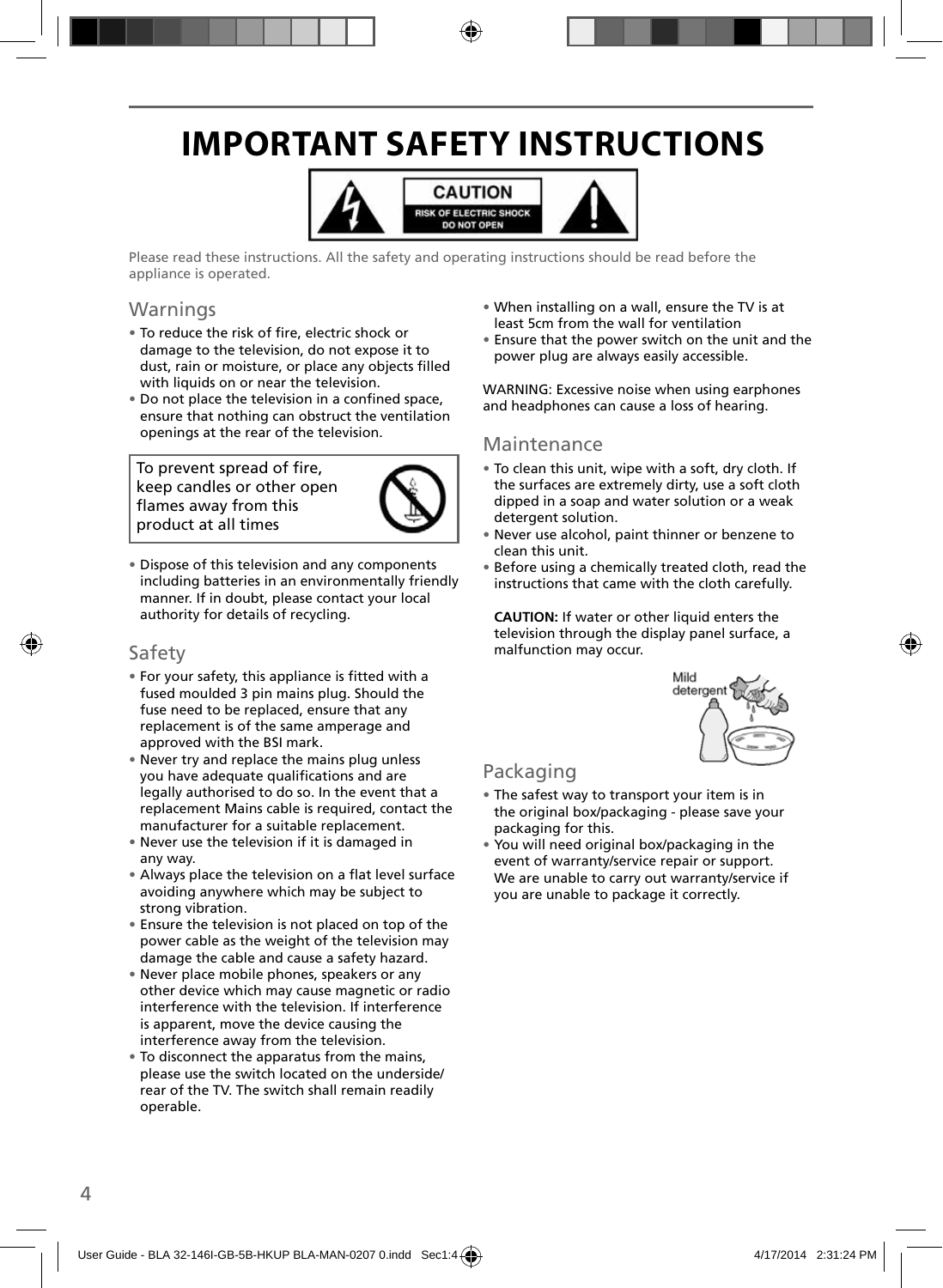## **IMPORTANT SAFETY INSTRUCTIONS**



Please read these instructions. All the safety and operating instructions should be read before the appliance is operated.

Important Information Regarding Use of Video Games, Computers, Captions or Other Fixed Image Displays

The extended use of fixed image program material can cause a permanent "shadow image" on the LCD/LED panel.

This background image is viewable on normal programs in the form of a stationary fixed image. This type of irreversible LCD/LED panel deterioration can be limited by observing the following steps:

- 1. Reduce the brightness/contrast setting to a minimum viewing level.
- 2. Do not display the fixed image for extended periods of time.
- 3. Turn the power off when not in actual use.

Examples of images that you need to watch out for are as follows (this is not an exhaustive list):

- TV Channel Logos: e.g. Shopping channel logos and pricing displays-especially if they are bright and stationary. Moving or low-contrast graphics are less likely to cause ageing of the screen.
- Time Displays
- Teletext: Do not view a stationary page for a long period of time
- TV/DVD Menus: e.g. Listings of DVD disc content
- Pause Mode: Do not leave the TV in pause mode for long periods of time, e.g. When watching DVDs or videos.

**Important** - Once 'shadow image/screen burn' occurs, it will never disappear and is not repairable under warranty.

How do I dispose of this product?

UK: Waste electrical products should not be disposed of with household waste. Separate disposal facilities exist. For your nearest facilities, please see www.recycle-more.co.uk or in store for details.

ROI: Waste electrical products should not be disposed of with household waste. Separate disposal facilities exist. Check with your Local Authority or retailer for recycling advice.

#### **Batteries**

• Do not expose batteries to high temperatures, excessive heat, prolonged sunshine or fire as this may cause leakage, explosion or ignition.



- Observe the correct polarity when inserting batteries.
- Do not use different types of batteries together or mix old and new batteries.
- Dispose of batteries in an environmentally friendly way.
- Certain regions may regulate the disposal of batteries. Please consult your local authority.



Cd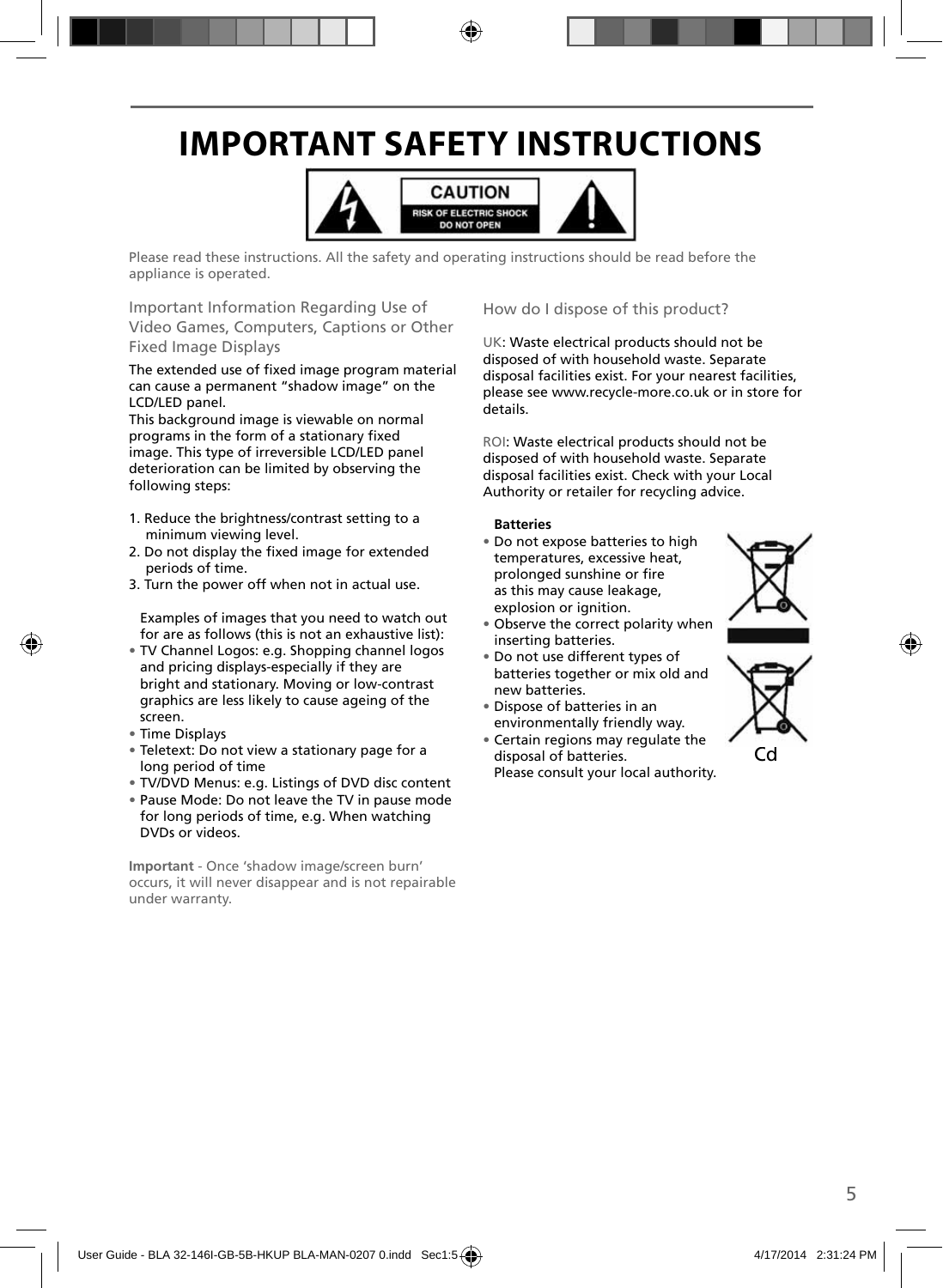## **CONTENTS**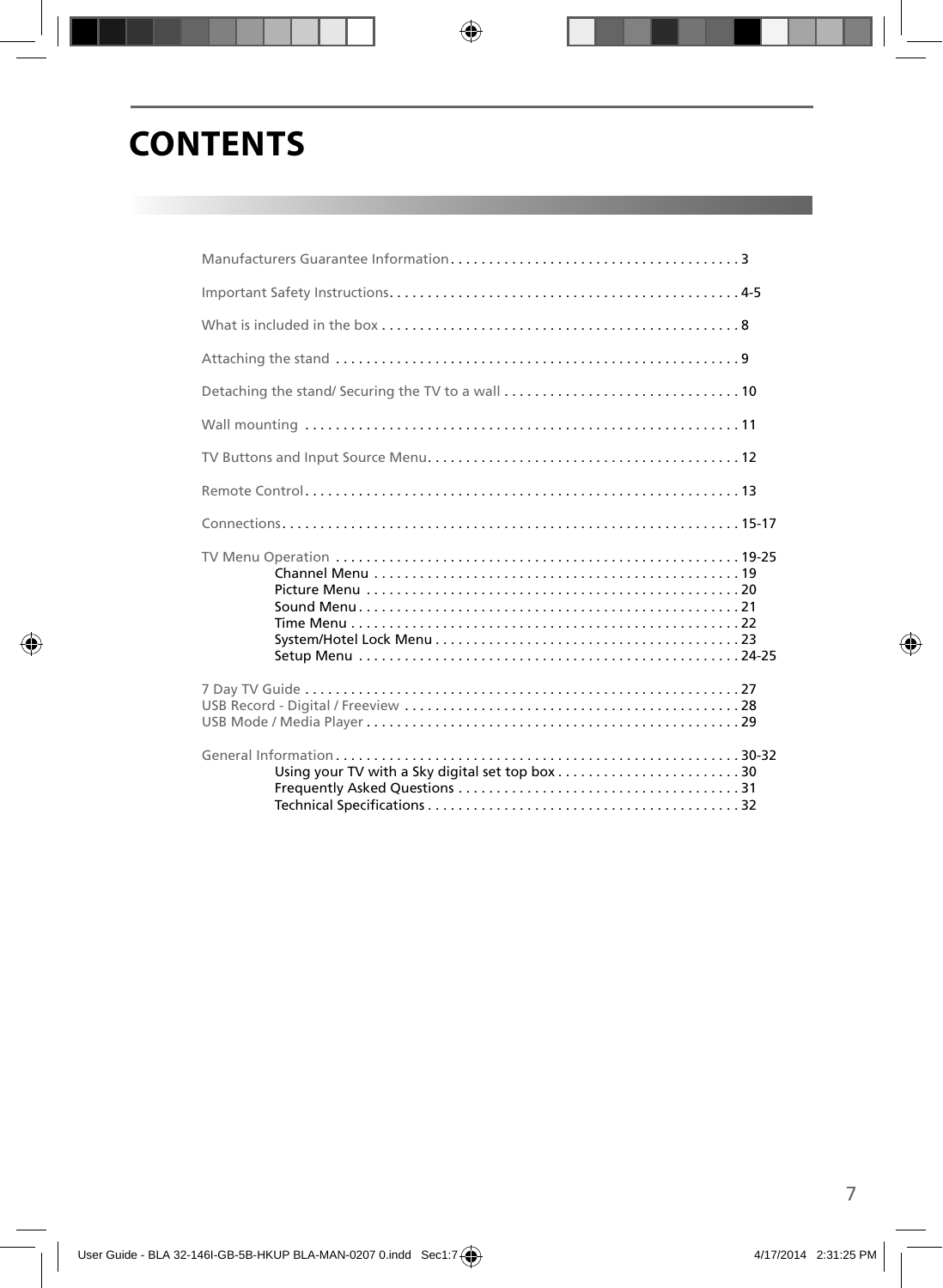## **WHAT IS INCLUDED IN THE BOX**

### Accessories

Included with this TV are the following accessories

#### 1 x User Guide



#### 1 x Quick Start Guide

Quick Start Guide

#### 1 x Remote Control



#### 2 x AAA Batteries



#### 1 x RF Cable





1 x Mini Component / YPbPr 1 x Stand Installation Pack (Includes stand base, stand neck & screws)





1 x RF Adapter (selected Models only)





Please save your packaging as you will need this in the event of warranty/service repair or support. We are unable to carry out warranty/service if you are unable to package it correctly. The safest way to package your item in the event of warranty/service repair is in it's original box/packaging.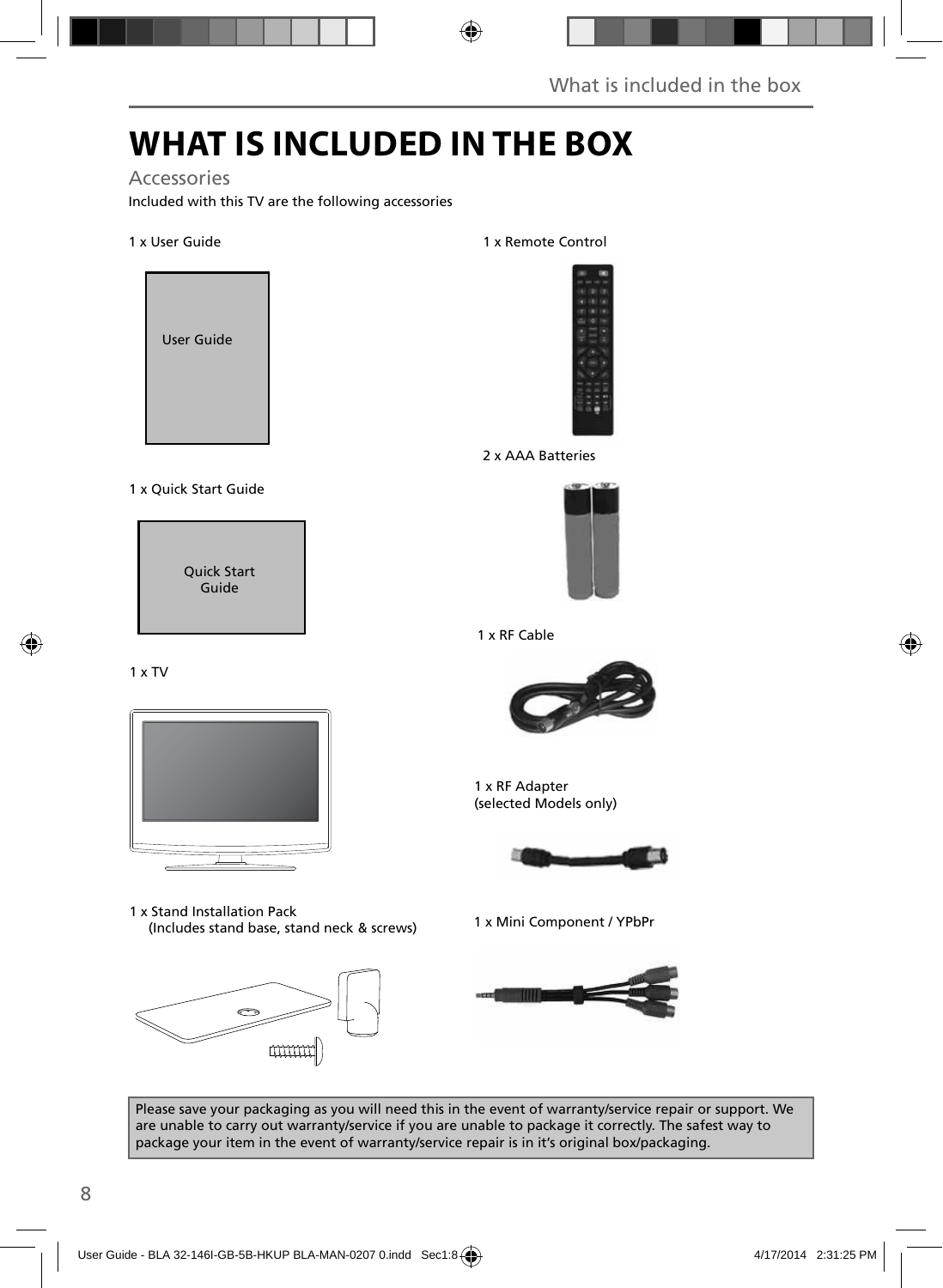# **ATTACHING THE STAND**

### Attaching the stand

To complete the stand installation you will require a cross head screw driver





(fig.1) Secure the neck to the TV by using the 5 x M(4x8) screws provided.



(fig.2) Peel off the protective plastic cover then attach the stand base to the stand neck.



a) Ensure the cross head screw driver tip fits correctly into the head of the screw and that it is not too big or small.

**b)** Screw in all screws individually and partially before tightening all of the screws individually and partially until they are fully inserted.

**c)** If they become very tight try loosening them slightly and then retightening them once again as this will continue the process of creating the thread for the screws.

(fig.3) Secure the base to the neck by using the 3 x ST(4x25) screws provided.

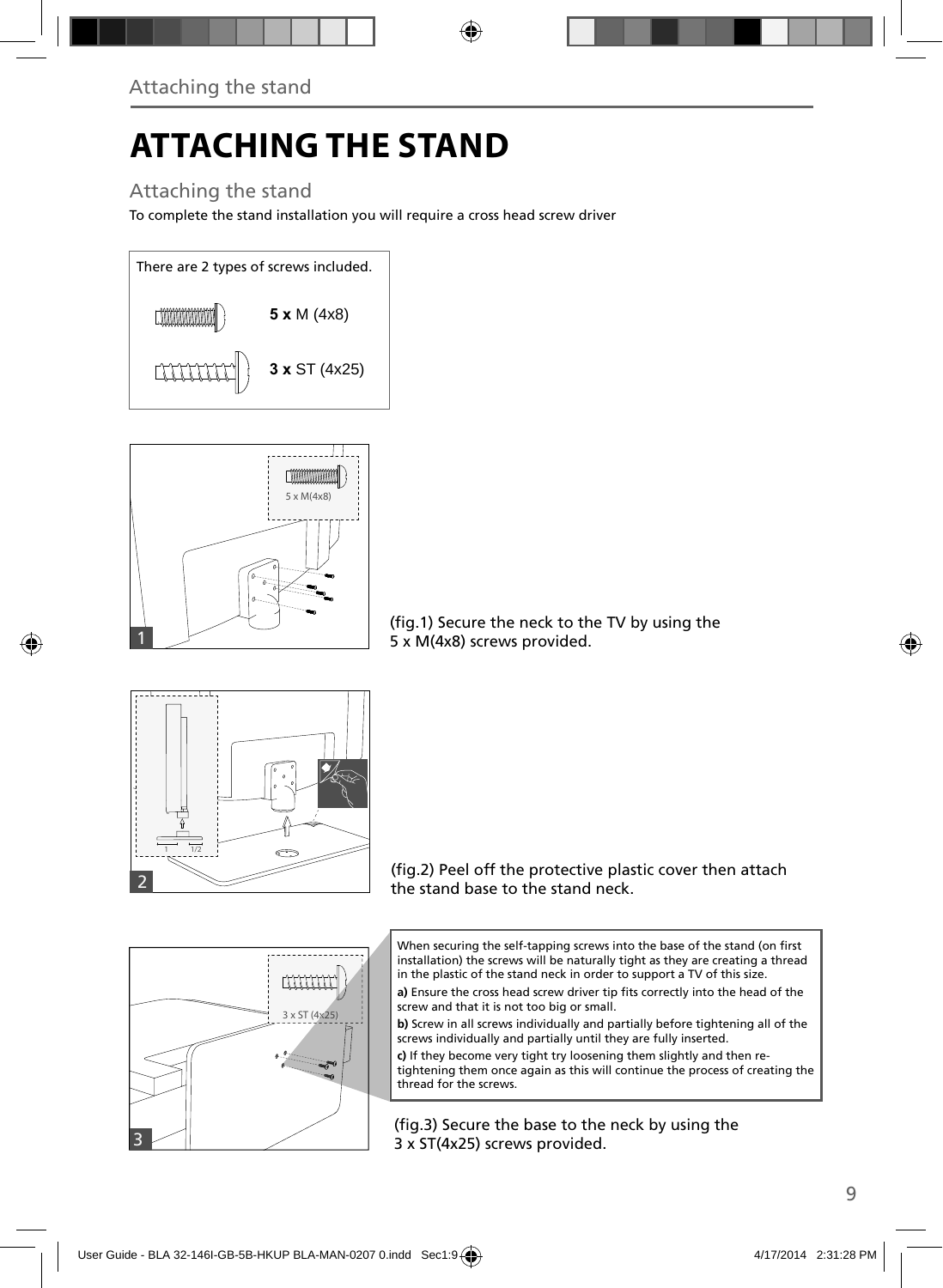## **DETACHING THE STAND**

### Detaching the stand

Remove the screws highlighted then remove the stand base and neck from the rear of the TV set.



### Securing the TV to a Wall

For maximum security in the home when using a TV with its stand anti-tip straps should be fitted. These are available from supermarket websites and other websites and are an easy, inexpensive and effective way of ensuring your TV stays safely upright. Straps are designed to be attached to the rear of the TV and then tethered to the wall of the furniture the TV is stood on, if wood. (The 2 images should appear underneath this text).

#### Note - Please ensure that children do not climb on the TV set.

**A)** Using one or both of the top wall-mounting holes and screws (the screws are already supplied in the wall mounting holes) fasten one end of the fastening cord/s to the TV.



**B)** Secure the other end of the fastening cord/s to your wall. (you will need screws/fixings suitable for your wall type - available separately from most DIY stores).



The Royal Society for the Prevention of Accidents is urging people to take care with flat-screen televisions. RoSPA stated in 2010 that "Toddlers are particularly at risk of pulling flat-screen televisions on to themselves. They are unsteady on their feet and are attracted by colourful television images."

The risk is increased as televisions become lighter.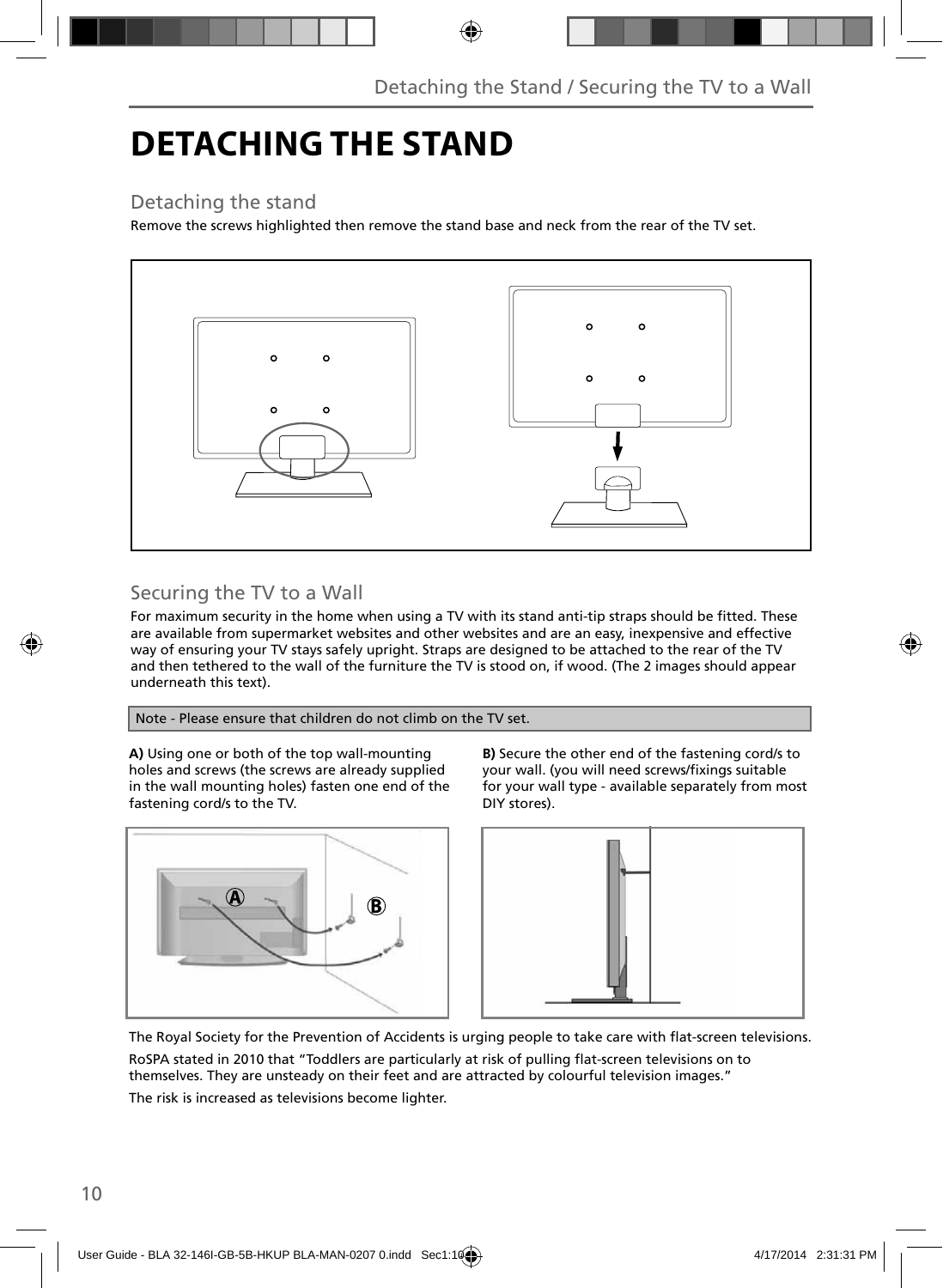## **WALL MOUNTING**

### Wall mounting the TV

IMPORTANT - Before drilling any holes in the wall ensure you are not drilling where there could be any electric wires, water or gas pipes.



1) Remove the four screws highlighted that are supplied in the wall mounting holes.

2) The wall mount can now be easily attached to the mounting holes on the rear of the TV.

For optimum viewing, if wall mounting the TV higher than eye level, the TV should be tilted downwards so that the TV's screen is 'face on'. See fig 1 and 2

Important – If wall mounting this TV, only use the screws already provided in the wall mounting holes. Using other screws which are longer could cause irreparable damage to internal parts.

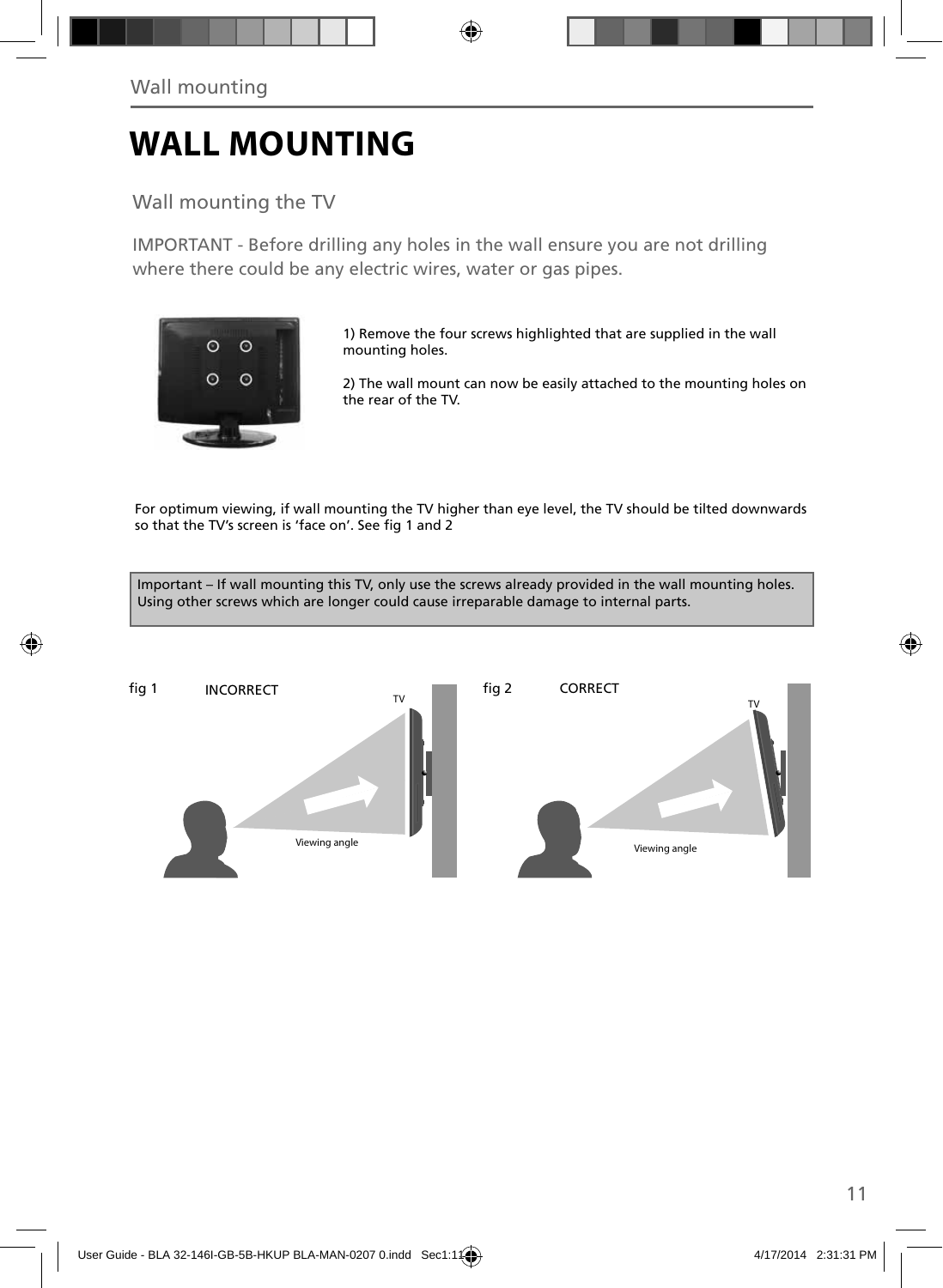## **TV BUTTONS & SOURCE MENU**



- Volume down and menu left 6
- 7) Volume up and menu right

### Choosing Mode Input/Source

To switch between the different input/ connections.

A) Using the buttons on the remote control:

1) Press [SOURCE] - The source menu will appear 2) Press  $[V]$  or  $[\Lambda]$  to select the input you require. 3) Press [OK]

B) Using the buttons on the Television:

1) Press [SOURCE] 2) Scroll up / down using CH+/ CH- buttons to the input/source you require 3) Press Vol+ to change input/source to the one selected.



Example of Source menu depending on the TV model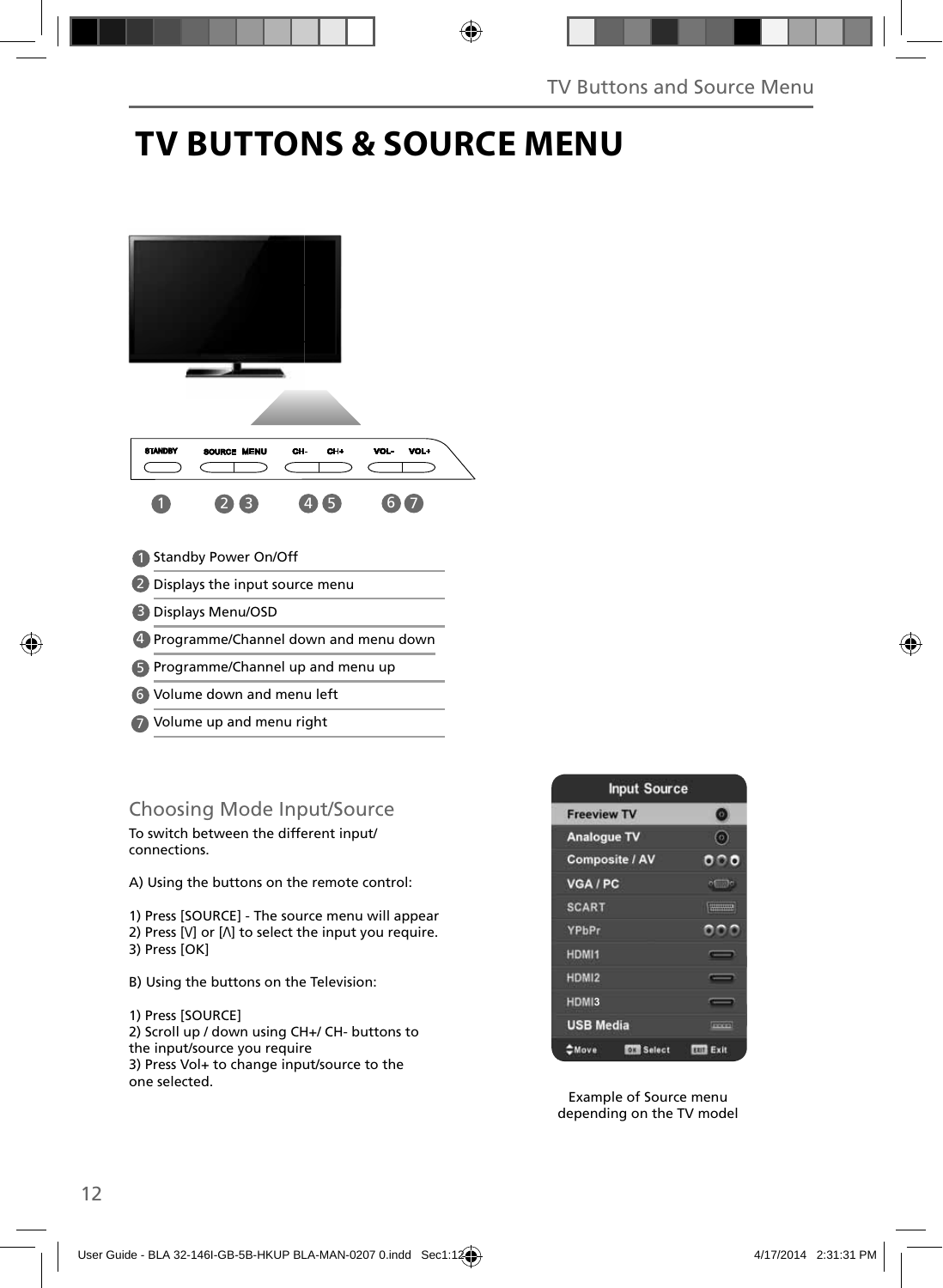## **REMOTE CONTROL**

|                | STANDBY - Switch on TV when in standby or vice versa                                                                 |
|----------------|----------------------------------------------------------------------------------------------------------------------|
|                | MUTE - Mute the sound or vice versa                                                                                  |
|                | DTV - Switch to Digital source                                                                                       |
|                | RADIO - Switch to radio whilst in Digital source<br>USB - Switch to USB source                                       |
|                | O DVD - Switch to DVD source                                                                                         |
|                | NUMBER BUTTONS - 0 - 9 to select a TV channel directly.                                                              |
|                | TV GUIDE - Opens the 7 Day TV Guide (Digital mode)                                                                   |
|                | $\mathbb{C}$ - To return to the previous channel viewed                                                              |
|                | $VOL (+/-)$ - To increase / decrease the sound level                                                                 |
| 3              | P.MODE - Scrolls through picture mode options                                                                        |
|                | S.MODE - Scrolls through sound mode options                                                                          |
|                | FAV - To display favourites menu<br>$CH (+/-)$ - To increase or decrease the channel being watched                   |
|                | MENU - To display OSD menu                                                                                           |
|                | EXIT - To exit all menus                                                                                             |
|                | (A/V/4/D/OK) - Allows you to navigate the on-screen menus                                                            |
|                | and adjust the system settings to your preference                                                                    |
|                | SOURCE - To display the input/source menu<br>INFO - Press once for now/next channel information                      |
|                | Press twice for programme information about current                                                                  |
|                | programme                                                                                                            |
|                | ASPECT - To switch the screen between the different picture                                                          |
| $\overline{4}$ | formats                                                                                                              |
|                | SLEEP - Press repeatedly to cycle through the sleep options                                                          |
|                | AUDIO - To change the audio language (if available)<br>SUBTITLE - To switch the dialogue at the bottom of the screen |
|                | (on/off)                                                                                                             |
|                | TEXT - To enter/exit Teletext (Analogue TV)                                                                          |
|                | TEXT HOLD - Teletext mode - Hold current page which is                                                               |
|                | displayed (Analogue TV)<br>DISPLAY - To switch off the screen when listening to radio                                |
|                | @ TEXT/DVD ZOOM - Zoom function for Teletext and DVD                                                                 |
|                | O DVD MENU/RECORD - Access the DVD root menu and USB                                                                 |
|                | record function                                                                                                      |
|                | - To restart the current chapter<br>⋒                                                                                |
|                | $\widetilde{\mathbf{m}}$ - To advance forward to the next chapter                                                    |
| య⊚⊡            | G - To stop the playback/Eject Disc                                                                                  |
|                | (To EJECT the disc press/hold the ■▲ button for 4 seconds)                                                           |
|                | (4) - To play in fast rewind mode                                                                                    |
|                | - To play in fast forward mode                                                                                       |
|                | - To play/pause<br>⊙ b> DVD SETUP/REC LIST - Opens up DVD Menu or Opens the list                                     |
|                | of what has been previously recorded                                                                                 |
| ⊡⊚⊫            | GOTO - To go to a specific chapter                                                                                   |
|                | A-B - Press once to set point, press a second time to return                                                         |
|                | to point                                                                                                             |
|                | @ ANGLE - Select different angle of DVD<br>↑ 3D - Change to 3D mode                                                  |
|                | □ ⊙ D REPEAT - To repeat playback                                                                                    |
|                |                                                                                                                      |
|                |                                                                                                                      |
| (ര്)           | For Models with Integrated DVD players                                                                               |



2

്ധ

Π

 $\overline{4}$ 

 $\overline{7}$ 

咽

3

 $\ddot{\delta}$ 

9

 $\overline{2}$ 

5

8

For Models with PVR Function

For Models with USB Playback

For Models with 3D Feature

间 匠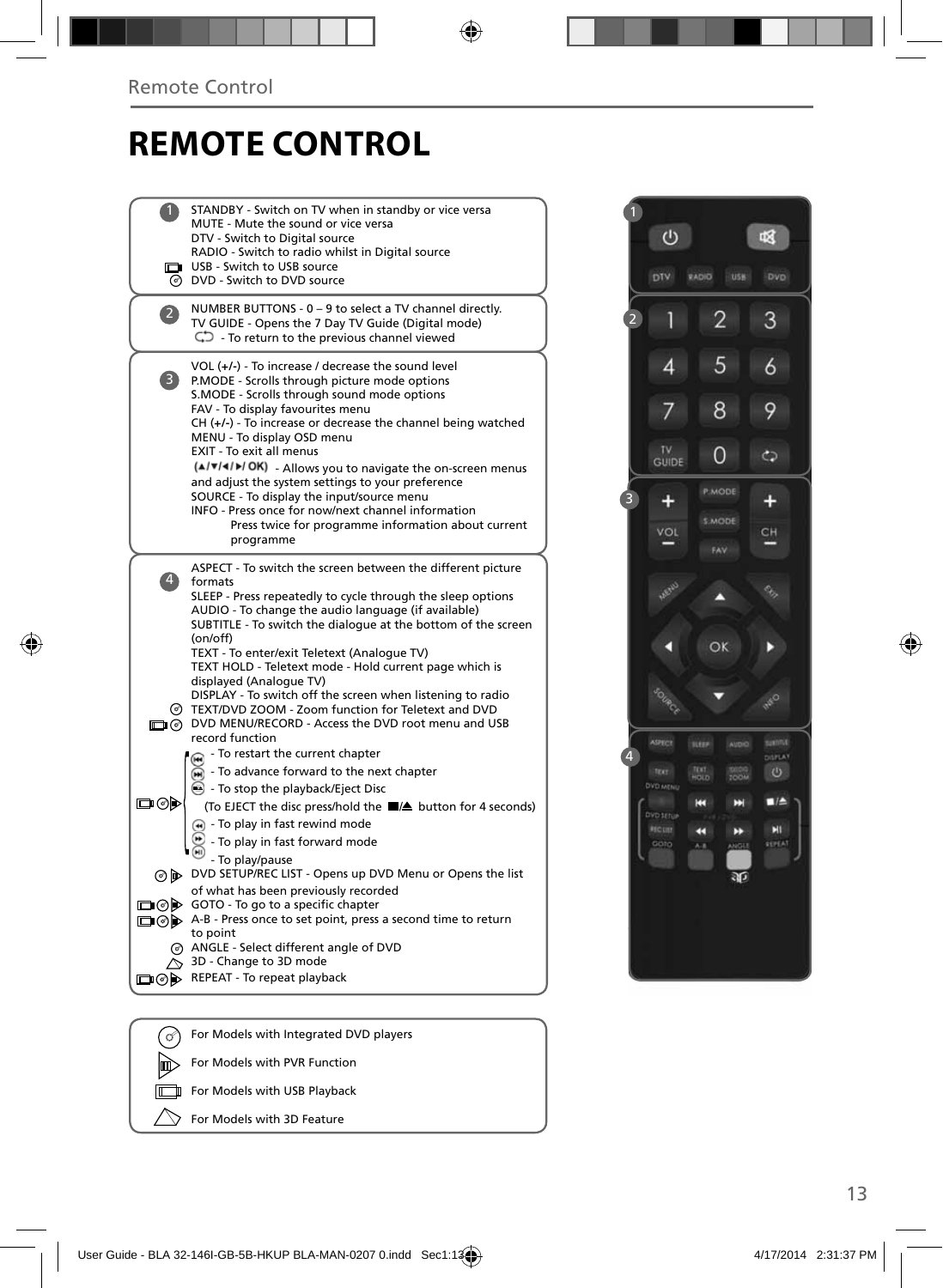## **CONNECTIONS**





| $\circledcirc$<br>COAX | HDM <sub>1</sub> | HDM <sub>2</sub> | - 20000000 -<br><b>SCART</b> | $\circledcirc$<br>VGA/PC(Audio in) | (10000000)<br>(∷∷:) ⊙ <br>1 ©<br><b>VGA/PC IN</b> | ⊚<br>RF IN |
|------------------------|------------------|------------------|------------------------------|------------------------------------|---------------------------------------------------|------------|
| Ψ                      |                  |                  |                              |                                    | UV.                                               |            |

|    | Video      | Video Input                                                  |  |
|----|------------|--------------------------------------------------------------|--|
| B  | R/L        | R/L Audio shared for Video/Composite<br>and component/ YPbPr |  |
|    | HDMI3      | <b>HDMI</b> Input                                            |  |
| D  | <b>USB</b> | USB port                                                     |  |
| e  | YPhPr      | HD input (Ypbpr)                                             |  |
| F. | CI CARD IN | Common Interface module                                      |  |
|    | Earphones  | Earphone Input                                               |  |

| н   | COAX Audio Out    | Digital Coax Output  |
|-----|-------------------|----------------------|
|     | HDMI <sub>1</sub> | <b>HDMI</b> Input    |
|     | HDMI <sub>2</sub> | <b>HDMI</b> Input    |
| ĸ   | <b>SCART</b>      | <b>SCART Input</b>   |
|     | VGA PC Audio In   | 3.5mm PC audio input |
| IMI | VGA PC            | <b>VGA-PC input</b>  |
| TМ  | <b>RFIN</b>       | RF / TV Aerial Input |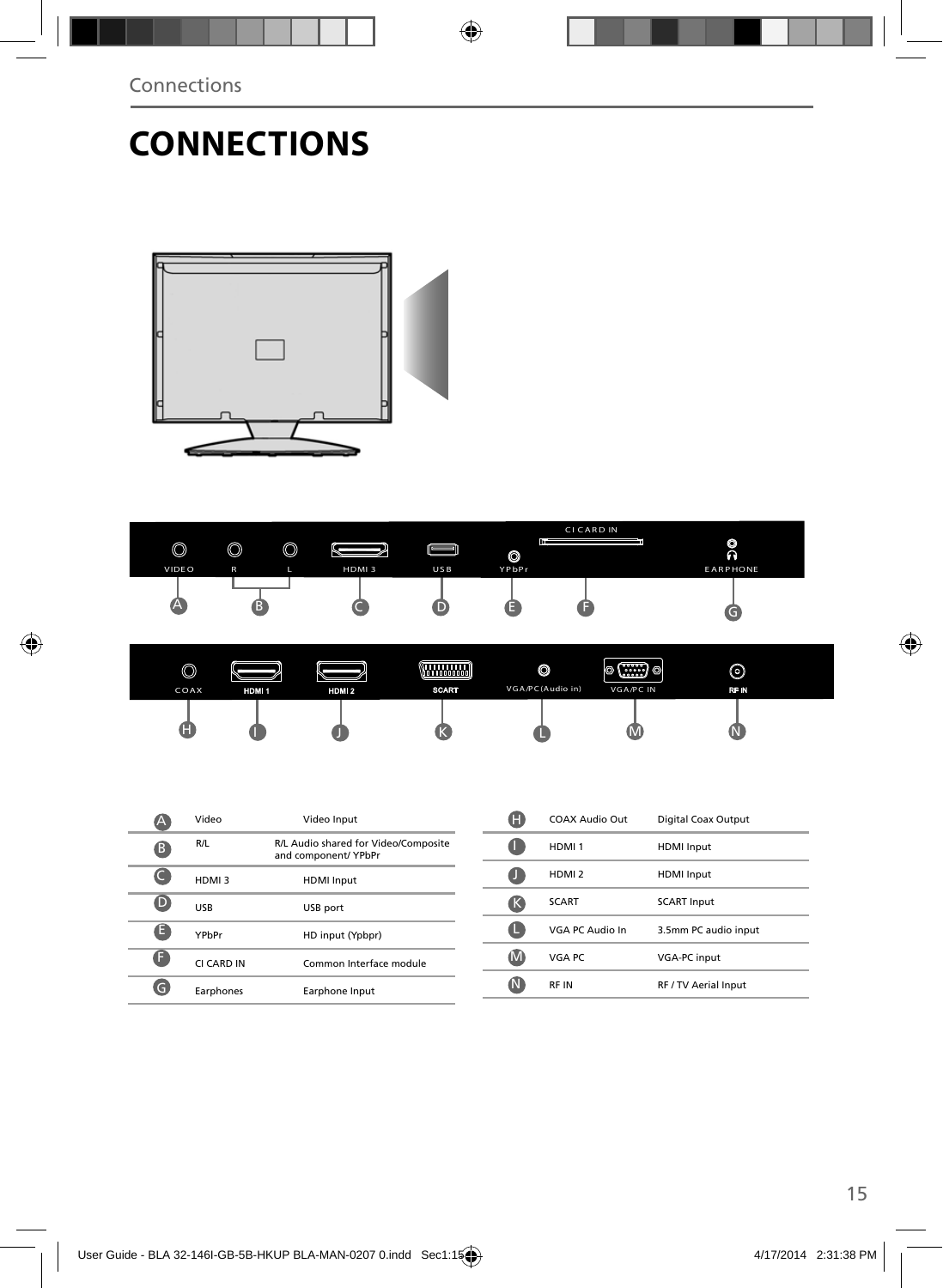# **CONNECTIONS**

### Connecting to a device with video Composite AV/Video output

### TV Source should be set to Video



### Connecting to a device with SCART output

### TV Source should be set to SCART



### Connecting to a device with HDMI output

A HDMI cable can output both video and audio and enables you to enjoy digital-quality video and audio with minimal loss of quality.

TV Source should be set to the corresponding HDMI port (HDMI 1, HDMI 2 etc)



Note: To use this model TV as a PC/laptop monitor it will need to be connected via the VGA input, it can not be used as a PC/laptop monitor via the HDMI input. The HDMI Input is provided to view digital content with compatible external devices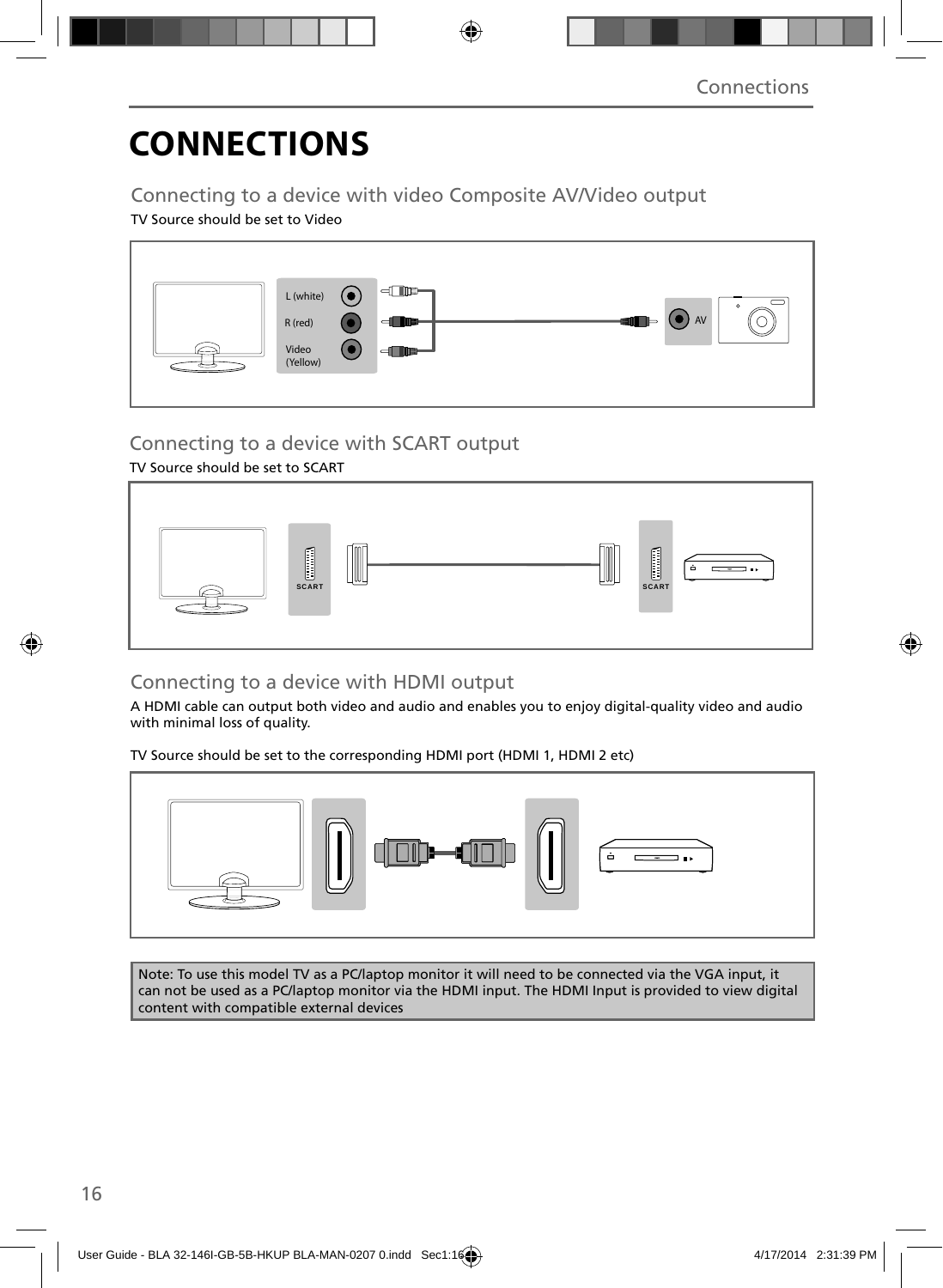# **CONNECTIONS**

### Connecting to a device with Component/YPbPr output

If you are supplied with a cable from the device which has RED, GREEN, BLUE, RED & WHITE connectors you must connect via Component (for picture) and by phono cable (for sound).

TV Source should be set to Component.



Connecting to a device with VGA/PC output (Laptop or Desktop Computer) TV Source should be set to VGA/PC



### Connecting to an external audio device (Amplifiers, Surround Sound, Sound Bars etc\*)

When connecting via the TV's 3.5mm Earphone output, this will disable the TV speakers.

There are two options to connect a device via the 3.5mm Earphone Output. \*Connecting cables not included .

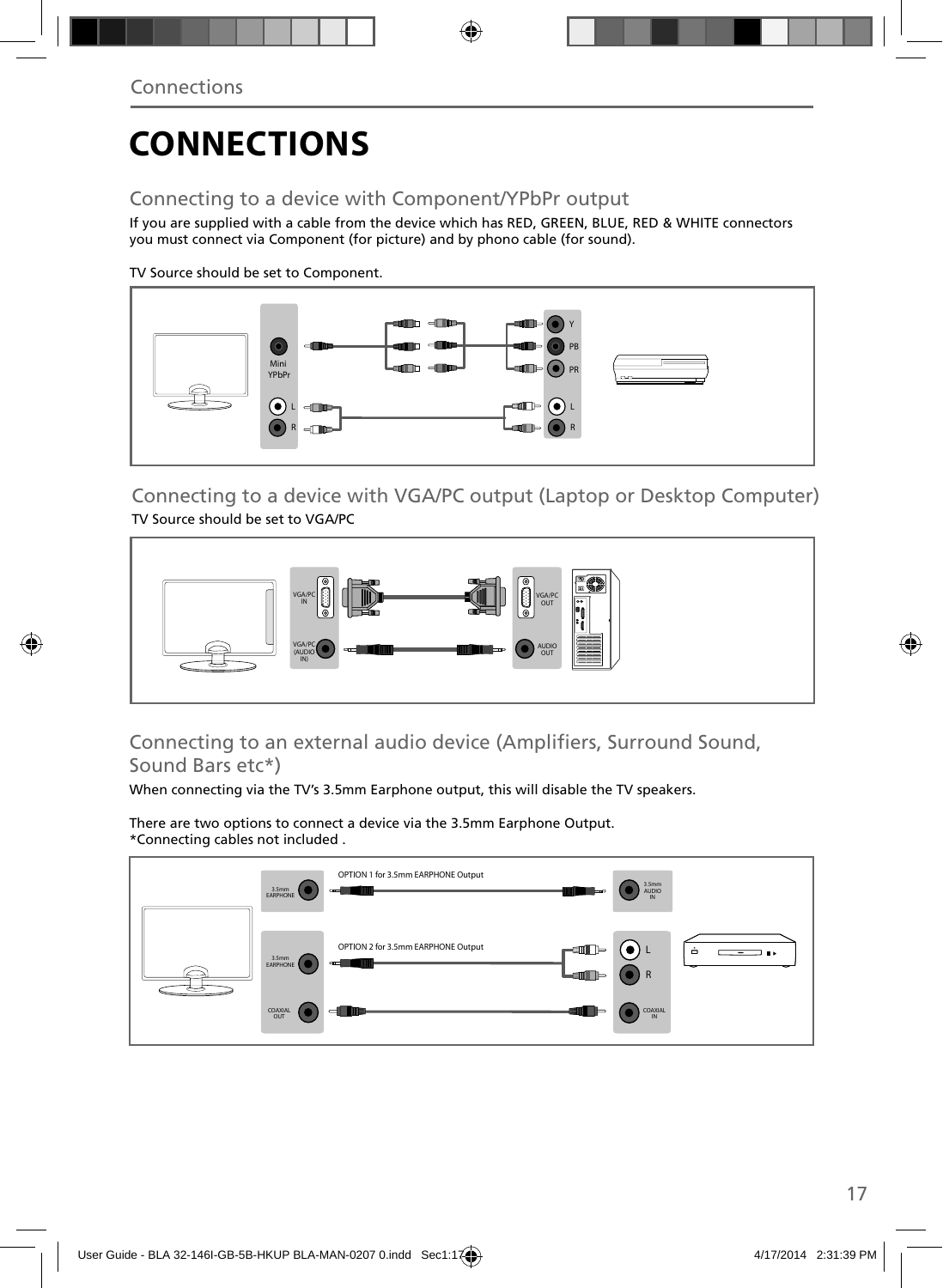## **CHANNEL MENU**





To access this menu, press [MENU] button on the remote control. To enter a menu press [OK]

If you wish to make changes to any of the default settings, use the scroll  $\Box \blacktriangledown \blacktriangleright \blacktriangleleft$  buttons. To confirm any settings press [OK] button. To exit this menu at anytime, press [EXIT] button.

Auto Tuning - Allows you to retune the television for all digital channels, digital radio stations and

#### analogue channels

Analogue Manual Tuning - Allows you to manually tune your analogue signal

Freeview/Saorview Manual Tuning - Allows you to manually tune your digital signal

Channel Edit - Allows you to delete, move, skip and add favourite channels

| <b>Channel Edit</b>                |            |  |  |  |
|------------------------------------|------------|--|--|--|
| BBC1<br>9                          | <b>OTV</b> |  |  |  |
| BBC <sub>2</sub><br>$\overline{2}$ | orv        |  |  |  |
| 3<br>ITVI                          | ony        |  |  |  |
| Channel 4<br>4                     | otv        |  |  |  |
| 5<br>five                          | ory        |  |  |  |
| 6<br>BBC <sub>3</sub>              | OTV        |  |  |  |
| BBC4<br>7                          | ony        |  |  |  |
| IV2<br>8                           | otv        |  |  |  |
| SKY1<br>g                          | otv        |  |  |  |
| <b>10 SKY2</b>                     | otv        |  |  |  |
| Delete<br>FreeTV<br>Move<br>٠      | Skip       |  |  |  |
| $(m)$ Fav<br>Select<br>OK<br>Menu  | Back       |  |  |  |

Schedule List - Lists your programme reminders

Signal Information - Allows you to view signal frequency, signal quality and signal strength CI Information - Pay per view services require a "smartcard" to be inserted into the TV. If you subscribe to a pay per view service the provider will issue you with a 'CAM' and a "smartcard". The CAM can then be inserted into the COMMON INTERFACE PORT (CI Card In)

Tip: If you do not press any buttons for 30 seconds, the menu will automatically exit. You can change the length of time before the menu exits automatically - see 'Menu Duration' in the Setup Menu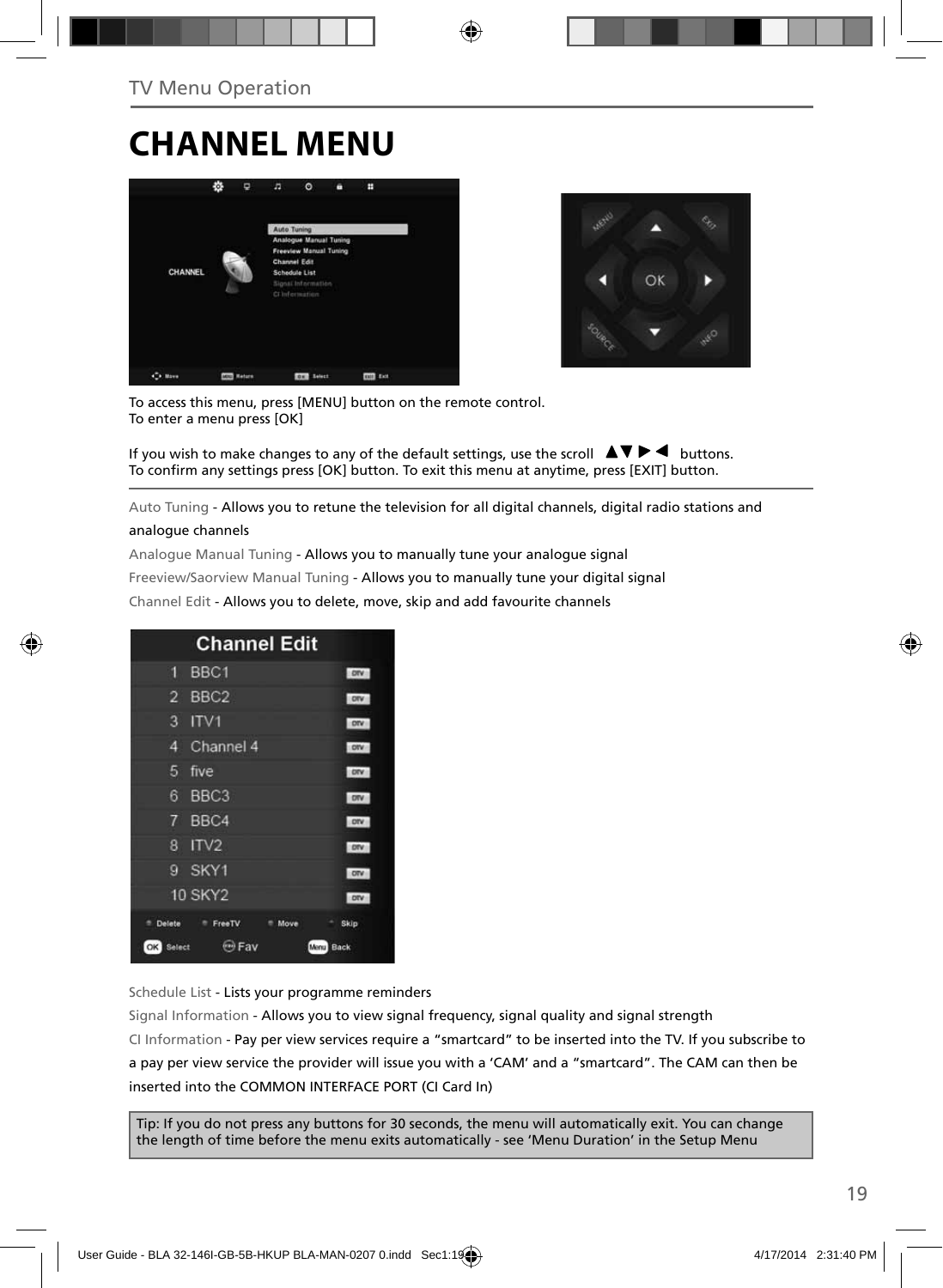## **PICTURE MENU**





To access this menu, press [MENU] button on the remote control and scroll right. To enter a menu press [OK]

If you wish to make changes to any of the default settings, use the scroll  $\blacktriangle \blacktriangledown \blacktriangleright \blacktriangleleft$  buttons. To confirm any settings press [OK] button. To exit this menu at anytime, press [EXIT] button.

| TIGUI CHIUUC - CHUUSC TIUNI UTC TUNUWINU DI CSCLS.   |                                                            |  |  |
|------------------------------------------------------|------------------------------------------------------------|--|--|
| Dynamic                                              | Recommended settings for fast moving pictures              |  |  |
| Standard                                             | <b>Standard settings</b>                                   |  |  |
| Mild                                                 | Set to be lighter in colour and less bright                |  |  |
| Personal<br>Lets you manually alter all the settings |                                                            |  |  |
| Economy                                              | Power saving mode which reduces the energy used by up to   |  |  |
|                                                      | 25% (by reducing the power to the LED/LCD panel).          |  |  |
|                                                      | In Economy mode, the TV will switch itself to Standby mode |  |  |
|                                                      | after 3-5 hours in the event that the TV buttons or remote |  |  |
|                                                      | control buttons are not pressed (change the picture mode   |  |  |
|                                                      | to another setting to de-activate this function)           |  |  |

**Picture Mode** - Choose from the following presets:

You can make the following adjustments in **Personal** mode:

Contrast - Switch the balance between black and white.

Brightness - Increase or decrease the brightness of the picture.

Colour - Increases the colour from black and white.

Tint - Lets you increase or decrease the level of tint within the picture

(only available in VGA/PC source mode).

Sharpness - Increase or decrease the sharpness of the picture.

#### **Colour Temperature** Choose from the following presets:

| Normal | Default settings                  |
|--------|-----------------------------------|
| Warm   | Increases red within the picture  |
| Cold   | Increases blue within the picture |

**Noise Reduction** - Choose from the following presets:

| Turns noise reduction off  |
|----------------------------|
| Minor system adjustment    |
| Medium system adjustments  |
| Maximum system adjustments |
|                            |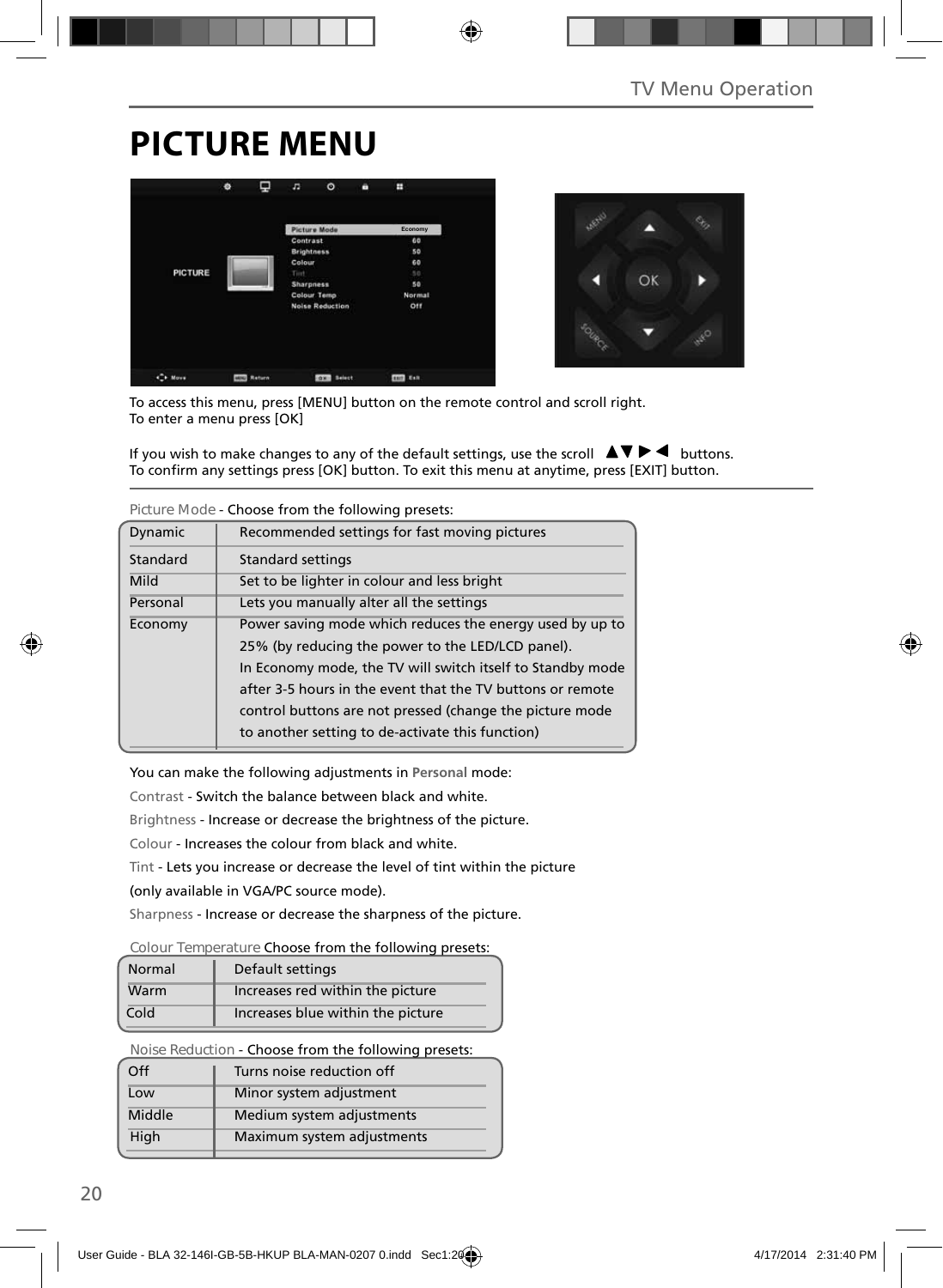# **SOUND MENU**





To access this menu, press [MENU] button on the remote control and scroll right. To enter a menu press [OK]

If you wish to make changes to any of the default settings, use the scroll  $\Box \blacktriangledown \blacktriangleright \blacktriangleleft$  buttons. To confirm any settings press [OK] button. To exit this menu at anytime, press [EXIT] button.

**Sound Mode** - Choose from the following presets

| Standard      | Default settings                        |
|---------------|-----------------------------------------|
| <b>Music</b>  | Emphasises music over voices            |
| Movie         | Provides live and full sound for movies |
| <b>Sports</b> | Emphasises sound for sports             |
| Personal      | Selects your personal sound settings    |

 **Tip:** Treble and bass levels can only be adjusted when the sound mode 'Personal' is selected.

Treble - To adjust the amount of high frequency within the sound

Bass - To adjust the amount of low frequency within the sound

Balance - To switch the sound between the left and right speakers

Auto Volume Level (AVL) - When 'on' is selected, the volume will attempt to stay at a constant level

regardless of TV programme and advertisements

Digital Output - This is the digital COAX Audio output. Choose from the following options:

| Off        | To turn off Digital Output                                                            |
|------------|---------------------------------------------------------------------------------------|
| Auto       | Selects the best settings automatically                                               |
| <b>PCM</b> | Select this option if you are connecting to a Stereo Hi-fi via coax cable (Pulse-code |
|            | modulation (PCM) is a digital representation of an analogue signal)                   |

Audio Description - This allows the user to turn Audio Description on or off (Audio Description is a service available on certain programmes. It provides a description of what is happening during the selected programme for a person who is visually impaired)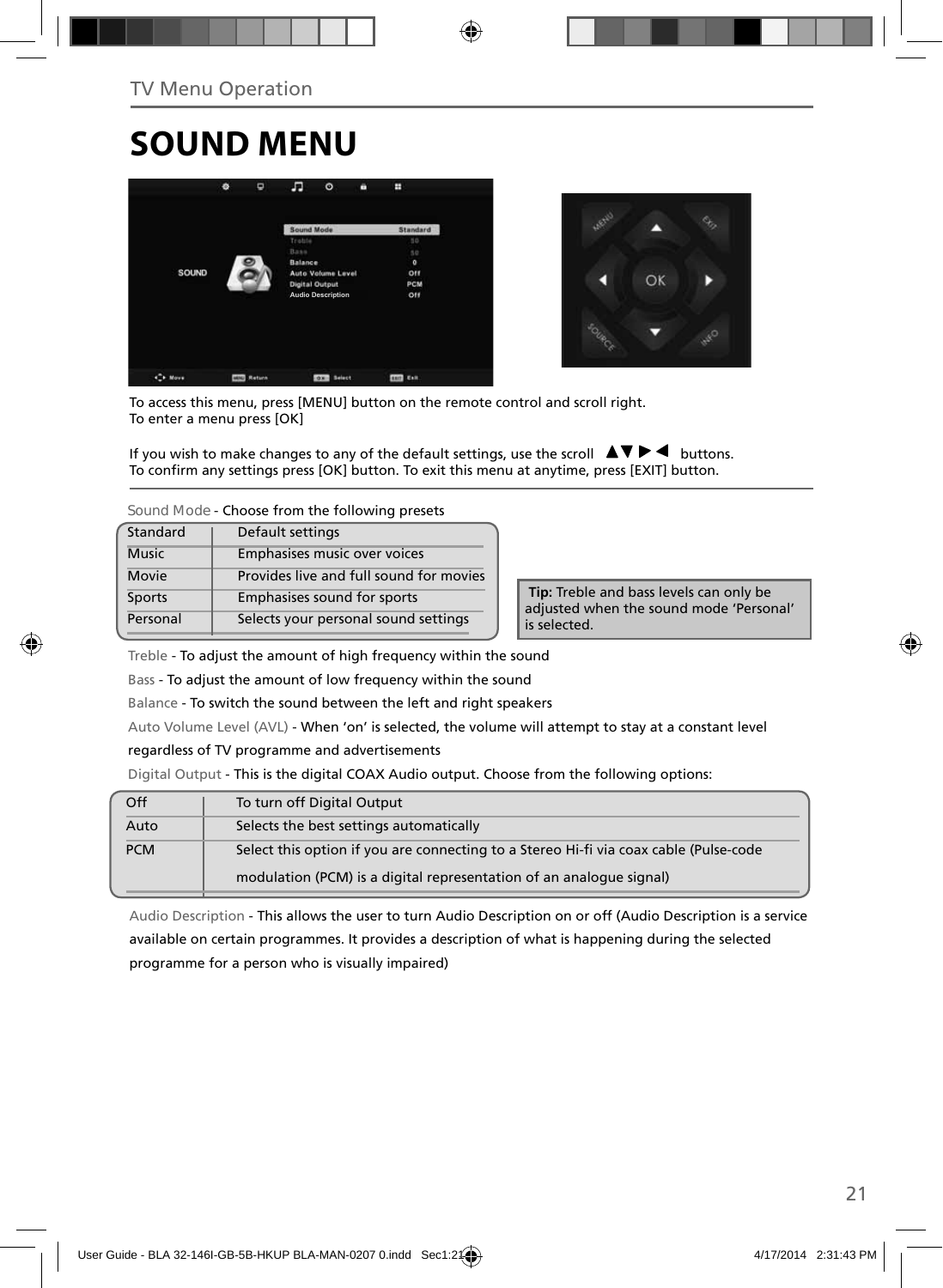## **TIME MENU**





To access this menu, press [MENU] button on the remote control and scroll right. To enter a menu press [OK]

If you wish to make changes to any of the default settings, use the scroll  $\blacktriangle \blacktriangledown \blacktriangleright \blacktriangleleft$  buttons. To confirm any settings press [OK] button. To exit this menu at anytime, press [EXIT] button.

Clock - Shows the date and time

Off Time - Allows you to set a specific time for your TV to turn off

On Time - Allows you to set a specific time for your TV to turn on, the channel it will then display, the

source it will be on and also the volume. This function can then be toggled to repeat every day or a

certain day (the TV must be in standby mode for this to be effective)

Time Zone - Change your current time zone

Sleep Timer - Lets you set the sleep timer so the television automatically switches off after a set amount of

time. Off -> 10min -> 20min -> 30min -> 60min -> 90min -> 120min -> 180min -> 240min

Auto standby - Set Auto standby between 3 hours, 4 hours and 5 hours ( to turn off this function you must exit Home Mode in the Picture Menu)

OSD Timer - Lets you adjust the amount of time the On Screen Menu stays on the screen before disappearing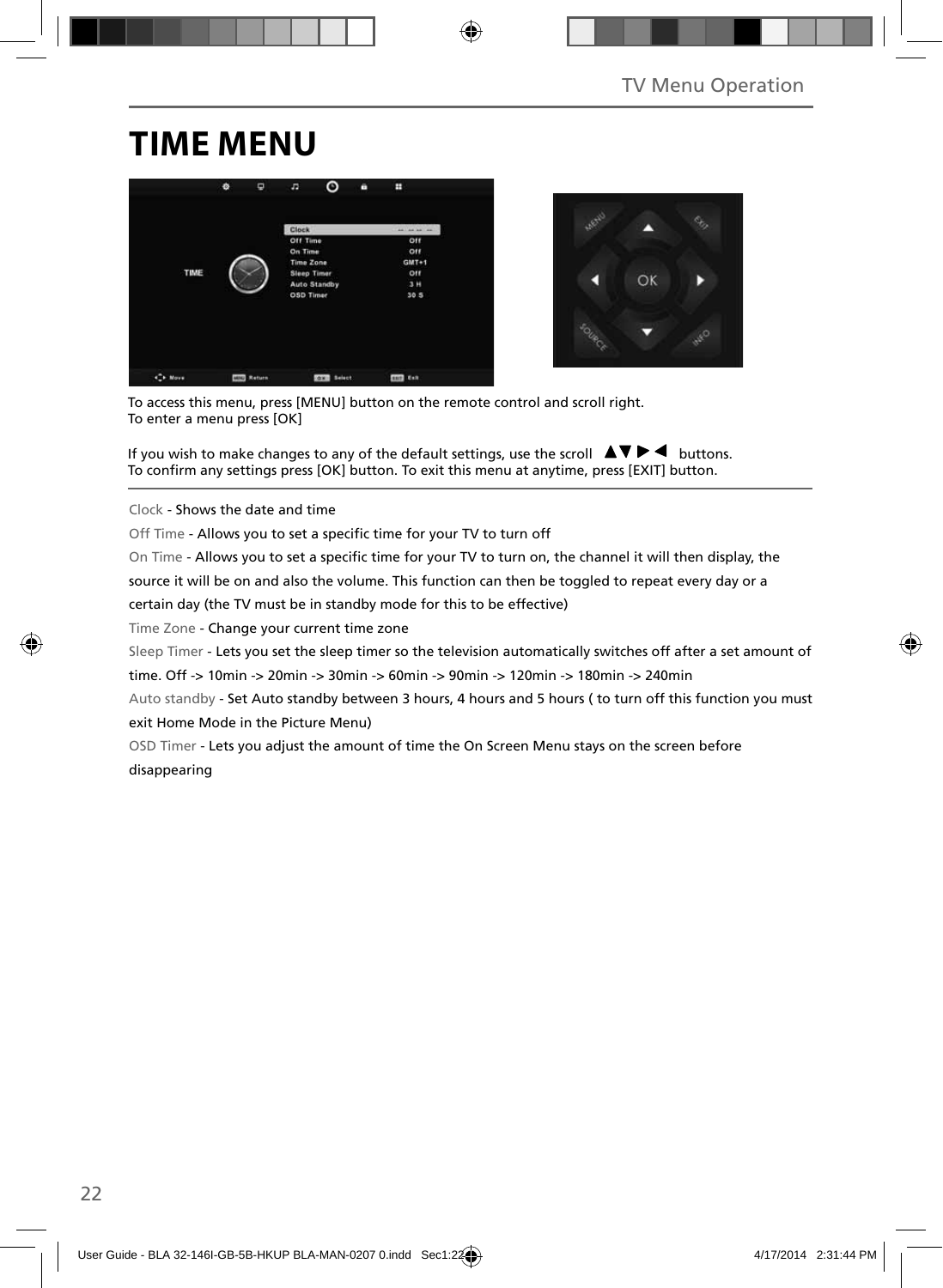## **SYSTEM/HOTEL LOCK MENU**





To access this menu, press [MENU] button on the remote control and scroll right. To enter a menu press [OK]

If you wish to make changes to any of the default settings, use the scroll  $\Box \blacktriangledown \blacktriangleright \blacktriangleleft$  buttons. To confirm any settings press [OK] button. To exit this menu at anytime, press [EXIT] button.

System/Hotel Lock - Allows you to lock or unlock the menu. You will be asked to enter a 4 digit password

Use the **◄** button to quit the password input or use the **►** button to clear. Default password is 0000.

TV Button Lock - Allows you to lock the buttons on the side of the TV set

Parental Guidance - Allows you to set the rating to block certain content based on age information

Default Source - Allows the user to set the default source. The default source is the source the TV starts on when first switched on

Default Channel - Allows the user to set a channel as the default channel on the Digital source. The

default channel is the channel the TV starts on when first switched on

Source Lock - Allows you to lock the source menu

Channel Lock - Allows you to lock certain channels manually

Max Volume - Allows you to adjust and set the maximum volume

Change Password - Allows you to change the password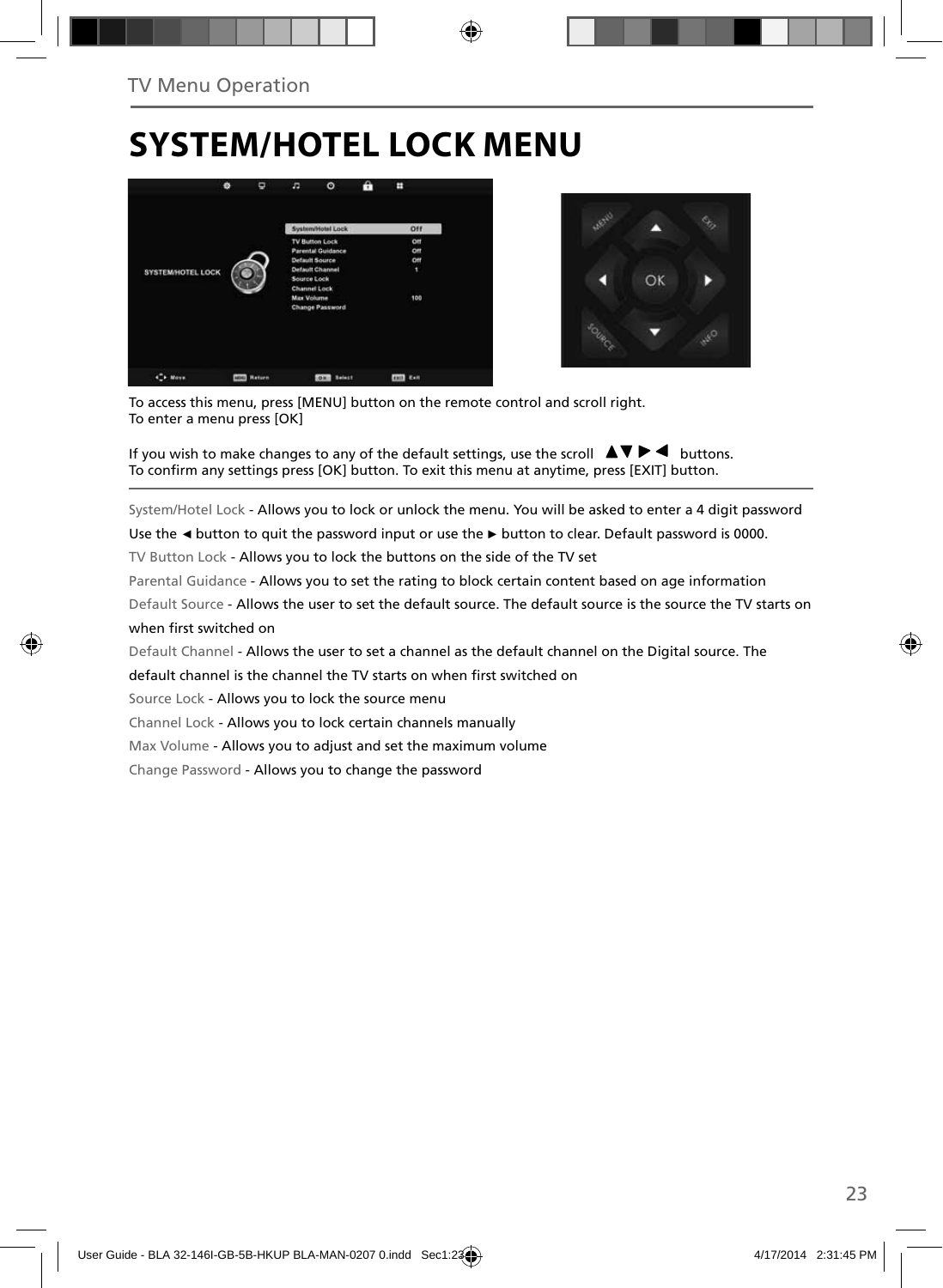## **SETUP MENU**





To access this menu, press [MENU] button on the remote control and scroll right. To enter a menu press [OK]

If you wish to make changes to any of the default settings, use the scroll  $\blacktriangle \blacktriangledown \blacktriangleright \blacktriangleleft$  buttons. To confirm any settings press [OK] button. To exit this menu at anytime, press [EXIT] button.

Language - Allows you to change the language of the menu

Audio Language - Shows the current audio language

Subtitle Language - Shows the current subtitle language

Hearing Impaired - This allows the user to turn on the Hearing Impaired function, this produces subtitles

on the screen which provide a description of what is happening during the selected program.

PVR File System - Allows you to view the format and performance of a USB key

Aspect Ratio - Within the UK the picture format varies depending on the channel/broadcast. There are a

4:3

number of different options to best meet your needs

Auto Automatically displays the best picture format. So the picture is in the correct position. May have black lines at the top/bottom and/or sides.



Displays the 4:3 picture in its original size. Side bars are shown to fill the 16:9 screen

Original 16:9

Will display the picture from the broadcaster without any change



Fills the screen with a regular 16:9 signal and 4:3 picture format will be stretched to fill the screen

Zoom



The picture is the correct proportion but zoomed in to fill the screen

Stretch



Displays the 14:9 picture in the correct proportion. As a result side

bars are shown on the screen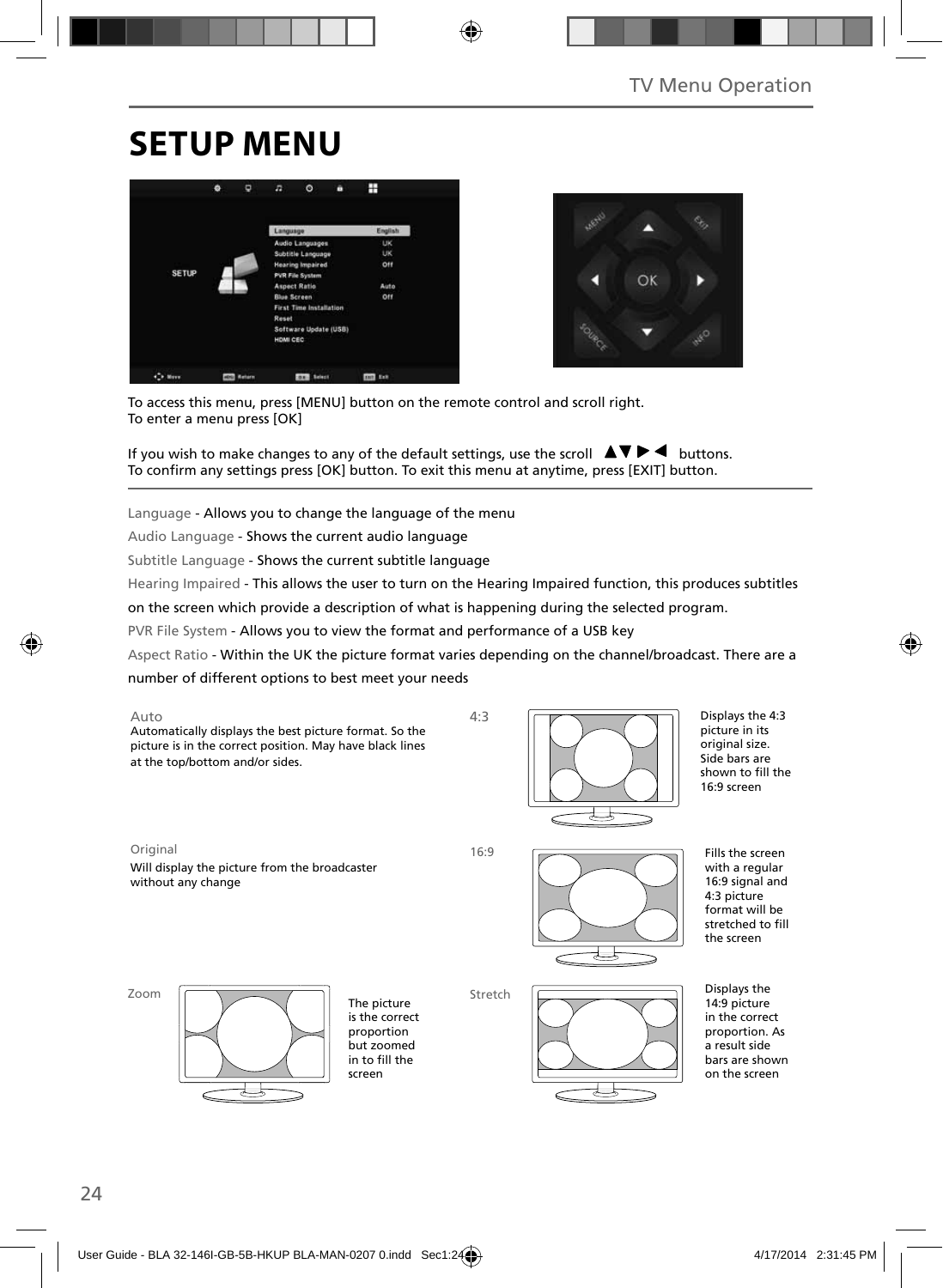## **SETUP MENU**





To access this menu, press [MENU] button on the remote control and scroll right. To enter a menu press [OK]

If you wish to make changes to any of the default settings, use the scroll  $\Box \Box \blacktriangleright \blacktriangleleft$  buttons. To confirm any settings press [OK] button. To exit this menu at anytime, press [EXIT] button.

Blue Screen - Changes the background when there is no input between clear and a blue background (Only available on some sources)

First Time Installation - Allows you to access the First Time Installation menu and retune the TV set Reset - This resets the menus to factory settings and clears all the TV channels from the television. Software Update (USB) - From time to time we may release new firmware to improve the operation of the television (available to download). This menu lets you install the new software/firmware onto the television. Further details of how to do this will be issued with the firmware. Contact the helpline or refer to the 'product support' section of the website

HDMI CEC (Consumer Electronic Control) - Allows HDMI devices to control each other and allows the user to operate multiple devices with one remote control. (only available with compatible devices)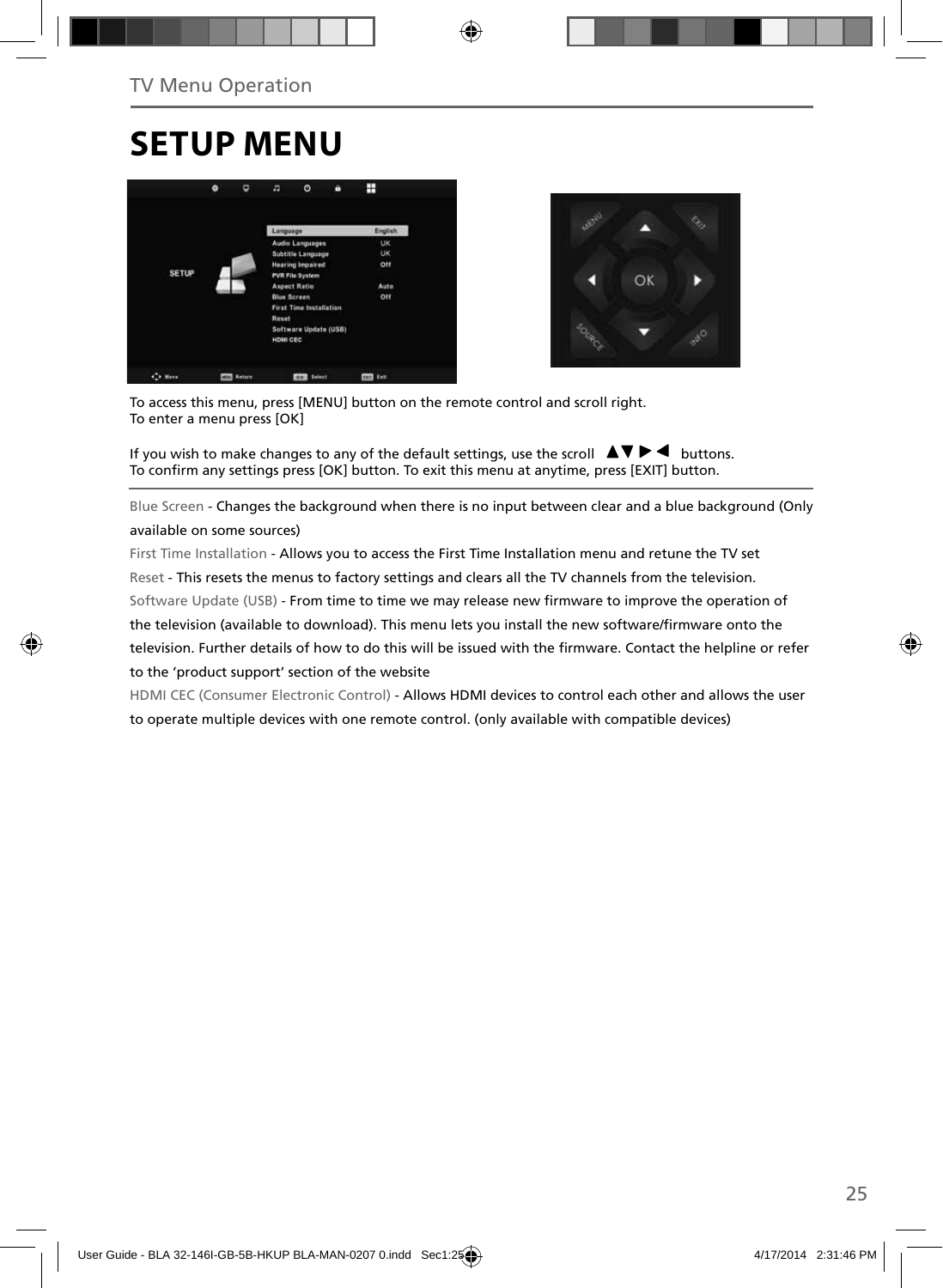# **7 DAY TV GUIDE**

TV Guide is available in Freeview/Saorview TV mode. It provides information about forthcoming programmes (where supported by the Freeview/Saorview channel). You can view the start and end time of all programmes and on all channels for the next 7 days and set reminders.

1) Press [TV GUIDE]. The following 7 Day TV Guide will appear..

| 7 Day TV GUIDE                                                                                                                                                                                                                                                                                                                      |                     |                              |                                 |  |  |
|-------------------------------------------------------------------------------------------------------------------------------------------------------------------------------------------------------------------------------------------------------------------------------------------------------------------------------------|---------------------|------------------------------|---------------------------------|--|--|
| 10 Years Younger: The Challenge<br>Season 2<br>Support worker Janice Cassidy's lifestyle of long working hours and a penchant for tanning<br>has taken its toll, while the stress of bringing up two daughters and heavy smoking has<br>affected interior designer Shere Morady. Surgeon Jan Stanek and the team set out to provide |                     |                              |                                 |  |  |
|                                                                                                                                                                                                                                                                                                                                     |                     |                              | 04 Aug 2010 10:42               |  |  |
| BBC <sub>1</sub>                                                                                                                                                                                                                                                                                                                    | 05:00-06:00         |                              | 10 Years Younger: The Challenge |  |  |
| BBC <sub>2</sub>                                                                                                                                                                                                                                                                                                                    | 06:00-06:30         | <b>The Simpsons</b>          |                                 |  |  |
| ITV <sub>1</sub>                                                                                                                                                                                                                                                                                                                    | 06:30-07:00         | Hollyoaks                    |                                 |  |  |
| Channel 4                                                                                                                                                                                                                                                                                                                           | 07:00-08:00         | Channel 4 News               |                                 |  |  |
| five                                                                                                                                                                                                                                                                                                                                | 08:00-09:00         | How to Look Good Naked       |                                 |  |  |
| BBC <sub>3</sub>                                                                                                                                                                                                                                                                                                                    | 09:00-10:00         | Newlyweds: The One Year Itch |                                 |  |  |
| BBC4                                                                                                                                                                                                                                                                                                                                | 10:00-11:15         | <b>Big Brother</b>           |                                 |  |  |
| ITV <sub>2</sub>                                                                                                                                                                                                                                                                                                                    | 11:15-11:45         | The Big Bang Theory          |                                 |  |  |
| Record                                                                                                                                                                                                                                                                                                                              | Remind<br>Move View | Prev Day<br>Display          | Next Day<br>Exit<br>EXIT        |  |  |

2) Navigate through the menu using  $\blacktriangle \blacktriangledown \blacktriangleright \blacktriangleleft$ 

You can now: Record a programme by pressing RED (USB device must be connected) Set a reminder by pressing GREEN View a previous day by pressing YELLOW View the next day by pressing BLUE

3) Press [EXIT] to exit the 7 day TV Guide.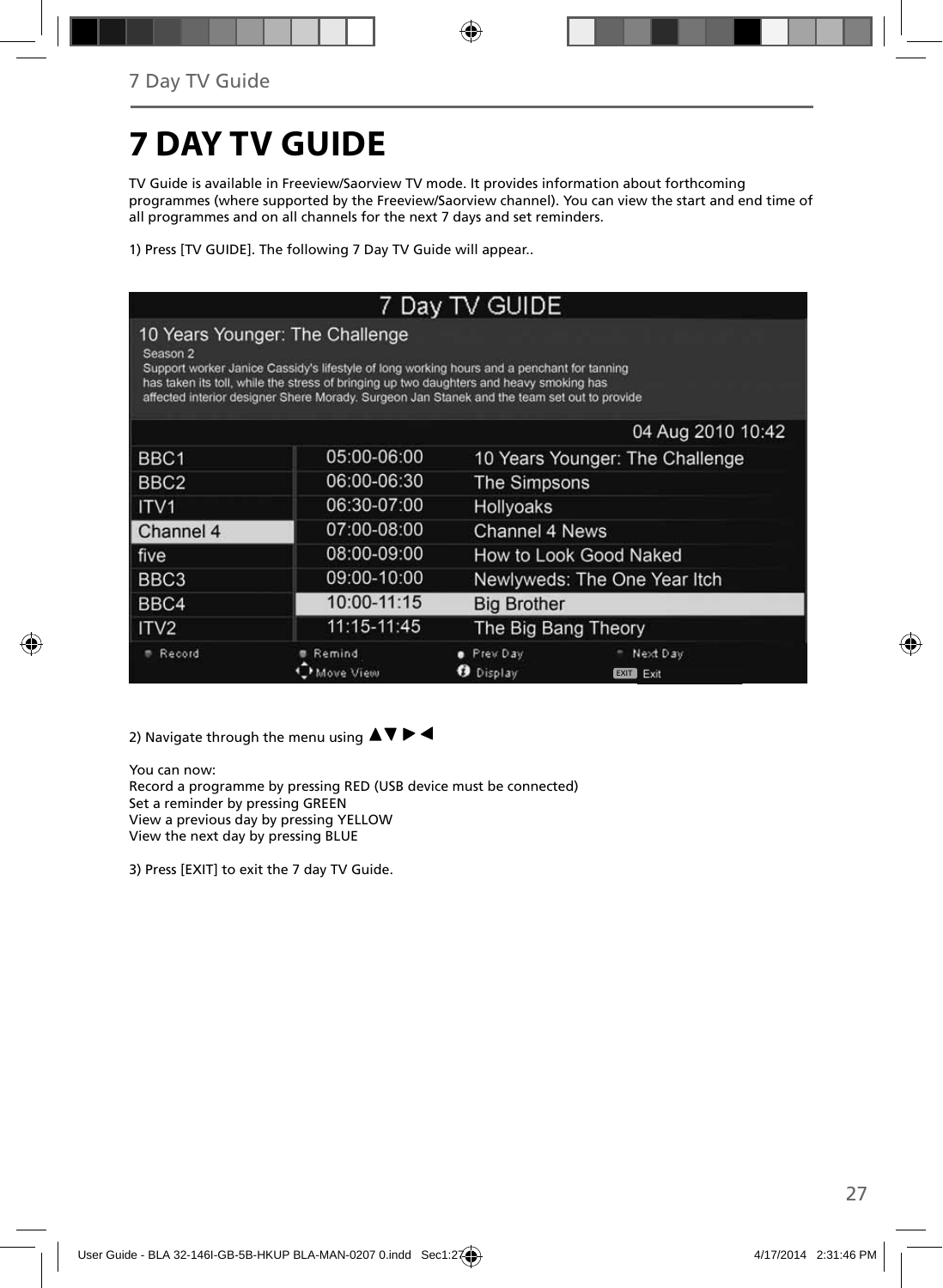### **USB RECORD - FREEVIEW/SAORVIEW MODE**

USB RECORD – FREEVIEW/SAORVIEW MODE

Built into this television is a USB record facility. This function is available in Freeview/Saorview mode when used in conjunction with a compatible USB memory stick or USB hard drive. The benefits of this are as follows:

- Pause live TV and then playback, fast forward and rewind (up to live TV)
- One button record, if you decide you want to record the current programme
- Easy programmable recording from the 7 day TV Guide
- Record TV and watch/listen back on your computer/laptop

Due to the nature of the product, it is necessary to use a high speed USB memory stick (as the TV reads from and writes to the memory stick at the same time, some memory sticks may not be suitable)

You can purchase high speed memory sticks from some computer stores, alternatively, we have a selection of tested and compatible memory sticks available to purchase directly from the helpline/web site.

Minimum Specification - USB Memory Stick

| <b>Read Speed</b>  | 20 MB/s (Mega Byte Per Second) |  |
|--------------------|--------------------------------|--|
| <b>Write Speed</b> | 6 MB/s (Mega Byte Per Second)  |  |

**If you wish to use a USB portable hard drive larger than 32GB, please refer to the FAQ section at the rear of this user guide.**

### Pause Live TV (Time Shift)

Pausing Live TV is very simple.



 $-$  Press the play/pause button and the television will pause and the live content will be recorded. To resume watching press play/pause again.

 $\bigcirc$  - Press fast forward to go forward in a recording (i.e. to skip adverts)

 $\left(\bigstar\right)$  - Press fast rewind to go back in a recording (i.e. if you fast forwarded too far)

Tip: When you switch the TV to standby or change channel the Time Shift memory is wiped. To restart time shift you must press play/pause button.

#### One Button Record

At any point in time you may decide to record the current channel that you are watching. To do this you need to press the red button highlighted below.



Tip: This television contains one TV tuner, therefore it can only record the channel you are watching or record one channel while the television is in standby mode.

Note: USB record function is only avilable in Freeview/Saorview TV mode. Due to copyright laws and illegal copying/recording it is not possible to record to/from any other input/output source.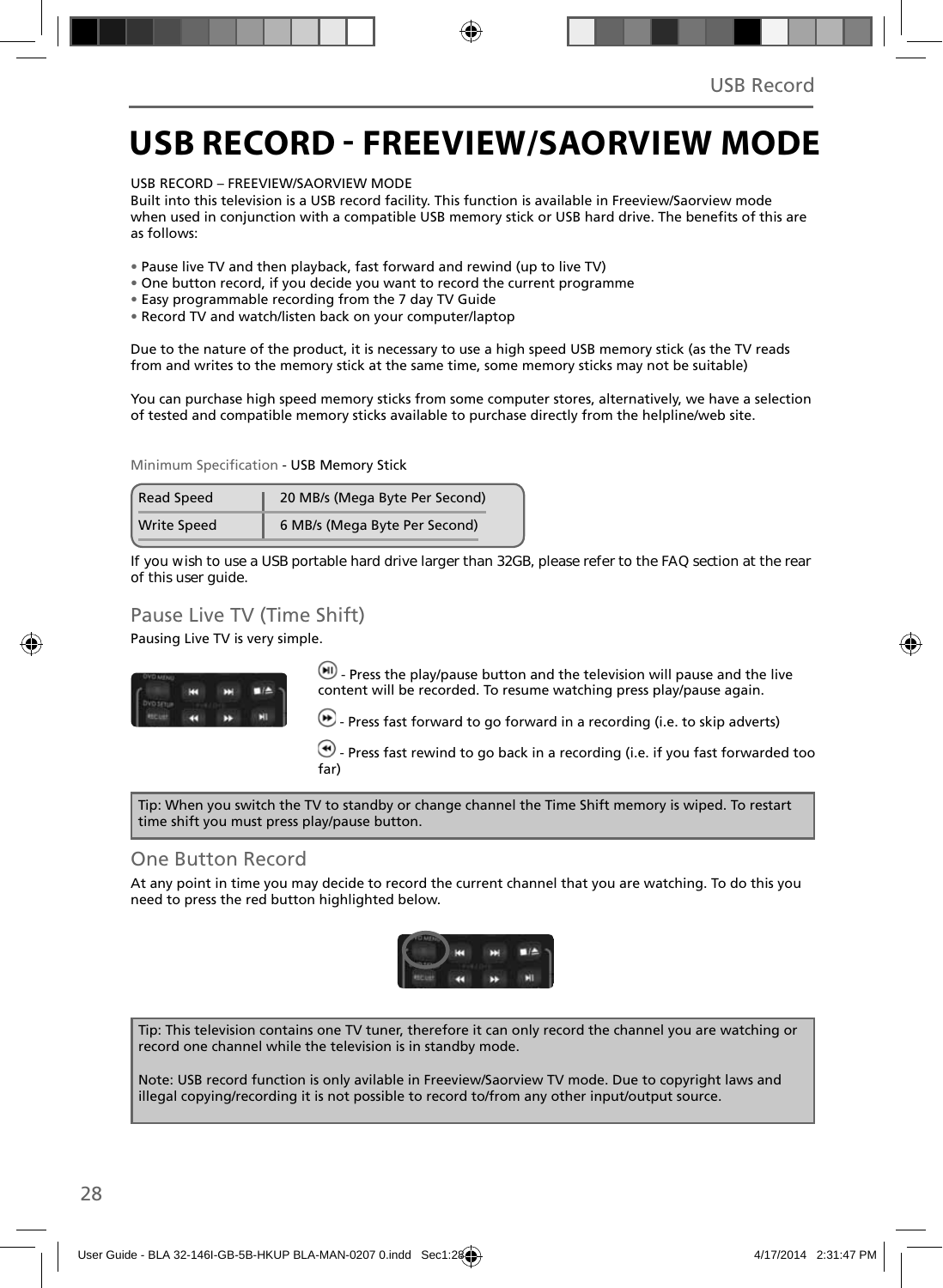## **USB MODE/MEDIA PLAYER**

USB mode offers playback of various different types of content that you have saved on your USB Memory Stick.

On switching to USB source the above menu screen will appear. The content will be divided into Photo, Music, Movie and Text based on file type.



1) You can navigate through the menus using the  $\overline{\mathsf{sr}}$   $\mathsf{m}$   $\blacktriangleright$   $\overline{\mathsf{4}}$  buttons. To confirm the item you wish to play/view press [OK] button.



2) Select the drive you require. (If your drive only has 1 partition you will only see 1 item).



3) You can now access the item. Press OK to view. 4) While viewing you control the item using



or by pressing (i) and using  $\Delta \nabla \blacktriangleright$   $\blacktriangle$  and (OK)



Tip: If you experience a playback issue, please ensure the files being used are the correct format (example - the picture plays but no sound) See technical specification page for compatible file types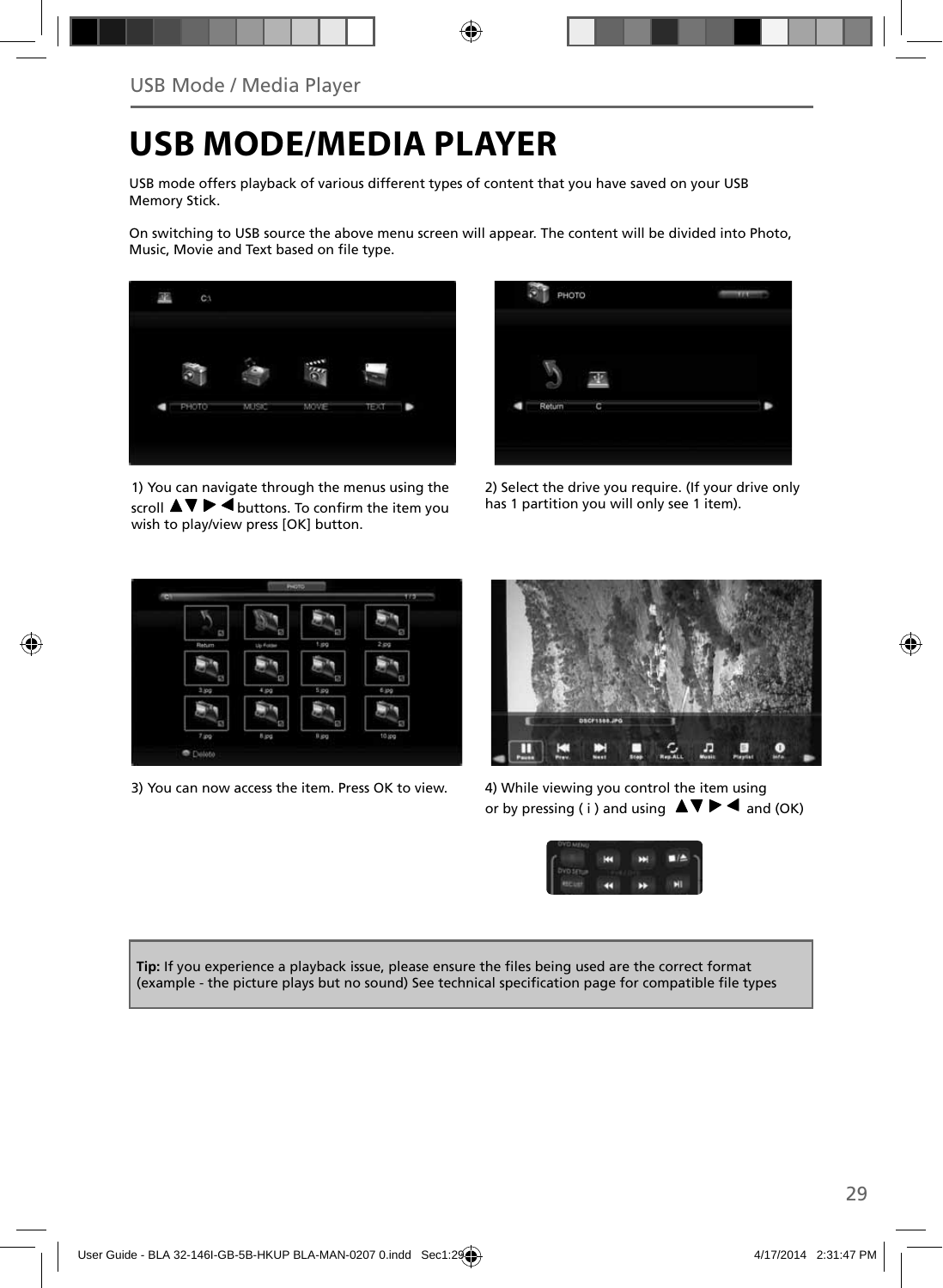### **USING YOUR TV WITH A SKY DIGITAL SET TOP BOX**

### **Option 1) Connecting your TV to your Sky box (when both the TV and Sky Box are located in the same room)**

Depending on your Sky Box & TV model, connect either by SCART or HDMI cables (available separately)

If connecting by SCART, select the 'Input source' on the TV as SCART.

If connecting by HDMI, select the 'Input source' on the TV as HDMI (if the TV has more than 1 HDMI port, ensure you select the input source to match the HDMI numbered port on the rear of the TV)

If you wish to use your Sky remote to operate the TV's functions, you will need a Sky remote control (Revision 9 or later) and you will need to programme a 4 digit code into it. See bottom of this page.

#### **Option 2) Connecting your TV to your Sky box (when your Sky box is located in a different room to the TV)**

Please note, if you are adding a 'Magic Eye/TV Link' to your system so that you can use your Sky remote control to change the Sky channel in the room where the 2nd TV is located, please refer to the instructions included with the TV link/magic eye in order to ensure the RF or RF2 output on your Sky box is powered on. (The red LED light on the TV link/magic eye will light up if the RF / RF2 output is correctly set up) If you do not have the instructions that came with the TV link/magic eye, instructions on how to do it can be found on our web site.



1) To tune the TV to the Sky box, on the 2nd TV, select the 'Analogue' input source.

2) Select the channel that you wish to store the Sky box/channel on. (If you do not use channels 1-5 because you no longer have analogue terrestrial channels after digital switchover, you may choose to select channel 1 to store the Sky box/channel, if you still have and use analogue channels 1-5, you may for example decide that channel 6 is the best option for you)

3) Press the corresponding number on the remote control to select the desired analogue channel chosen as per point 2 above.

4) On the TV remote control, press Menu. Now navigate through the menus to select Manual Tuning or Analogue Manual tuning (refer to the Tuning/Channel menu section of this user guide if necessary)

5) Manually tune in the channel (usually, the Sky box is at a frequency between 800Mhz and 850Mhz) once the Sky box/channel is found, press 'OK' to store it.

If you wish to use your Sky remote to operate the TV's functions, you will need a Sky remote control (Revision 9 or later) and you will need to programme a 4 digit code into it. See below.

#### **Using a Sky Remote or a Universal Remote to operate your TV**

**Sky Remote Control** - If you wish to use your Sky remote to operate the basic functions of your TV, you need to programme a 4 digit code into it. Please note - you will need the latest Sky Revision 9 remote control as this is the only version that includes the latest software/firmware necessary to operate this model of TV. **The code required for this television is 2134.** If you wish to upgrade/replace your existing Sky remote control to the latest version, you can do so on our web site.

**Universal Remote Control** - If you wish to use a Universal remote control to operate your TV, please refer to the website for a full list of codes. (Please note we only have codes for One for All branded remote controls, if you have an alternative brand of Universal remote, please refer to the manufacturer for the code.)

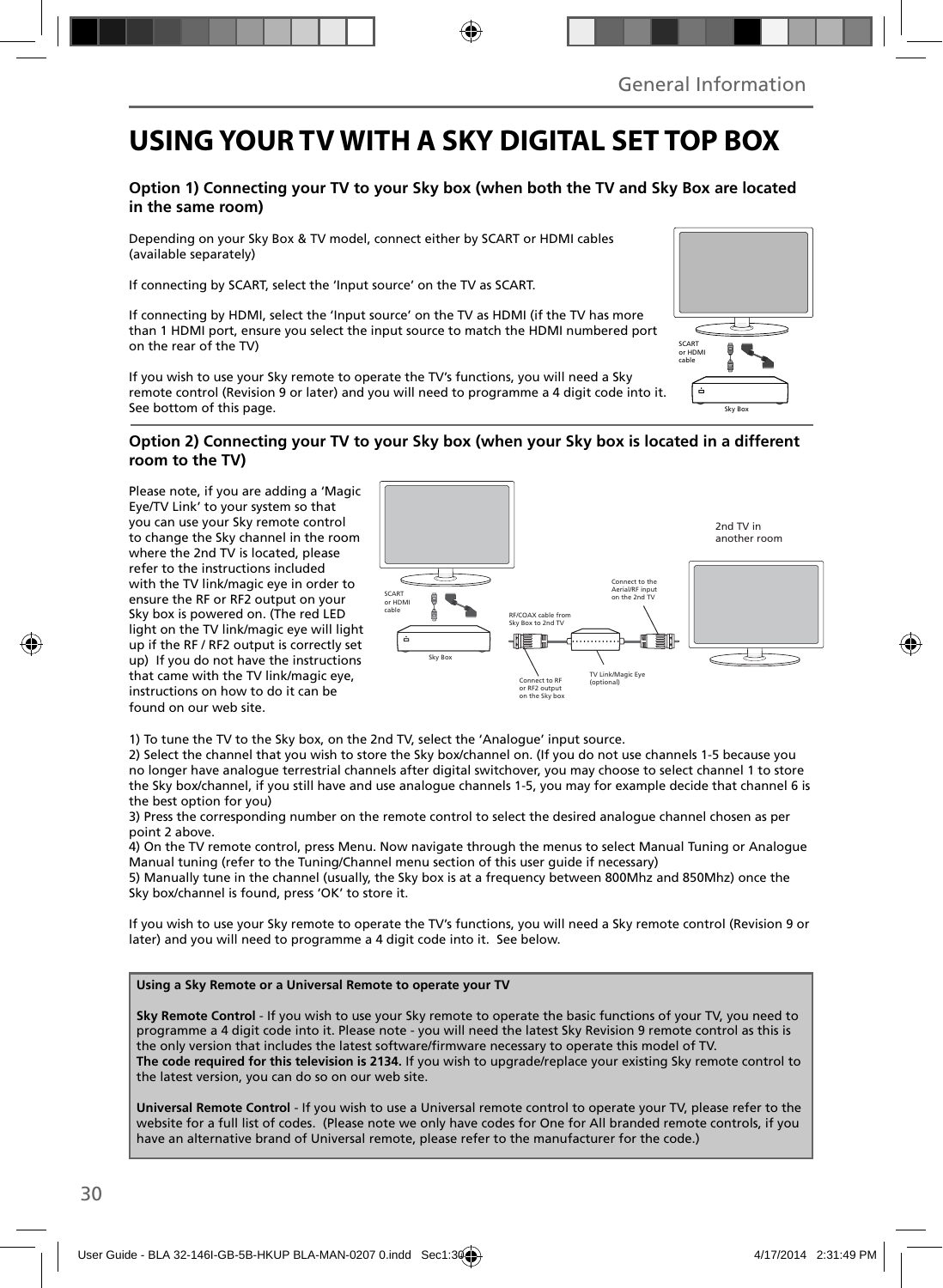## **FREQUENTLY ASKED QUESTIONS**

| General                        | I would like to have louder<br>sound by connecting<br>additional speakers                                                               | 1) Use the 3.5mm headphone output and a 3.5mm to phono cable<br>(available separately) to connect to an amplifier/surround sound system.<br>Please note this will deactivate the TV's built in speakers.<br>2) Connect a COAX cable from the TV's COAX output to your<br>amplifier/surround systems COAX input.                                                                                                                                                                                                                                                                                                                      |  |
|--------------------------------|-----------------------------------------------------------------------------------------------------------------------------------------|--------------------------------------------------------------------------------------------------------------------------------------------------------------------------------------------------------------------------------------------------------------------------------------------------------------------------------------------------------------------------------------------------------------------------------------------------------------------------------------------------------------------------------------------------------------------------------------------------------------------------------------|--|
| General                        | Why are some options in<br>the menu unavailable and<br>greyed out                                                                       | Some options are only available in certain sources, i.e. HDMI. They are<br>unavailable in the other sources where they have no affect.                                                                                                                                                                                                                                                                                                                                                                                                                                                                                               |  |
| General                        | Can I stop my TV automatically<br>turning off after 4hrs?                                                                               | Yes, in the time settings menu, scroll down to Auto standby and select<br>OFF.                                                                                                                                                                                                                                                                                                                                                                                                                                                                                                                                                       |  |
| TV                             | I have tuned in Digital TV<br>but I am not receiving any<br>or all of the channels and/<br>or the channels I receive are<br>breaking up | 1) Check you are in an area that can receive Freeview/Saorview<br>Visit www.freeview.co.uk or www.Saorview.ie<br>2) Check you are using an aerial that is able to receive a good digital<br>signal. In most cases, you will need an outdoor digital hi-gain/wideband<br>aerial. In areas that have excellent digital coverage, you may be able<br>to use a loft type aerial but it is highly likely that you will also need to<br>connect a booster between the back of the TV and the TV aerial wall<br>socket. Unfortunately, to receive a good enough digital signal, it is not<br>possible to use a portable/indoor type aerial. |  |
| TV                             | I have re-tuned my television<br>but when I switch it off it is<br>not storing the channels                                             | Complete a first time installation, please refer to the set-up menu section<br>of the manual of how to do this.                                                                                                                                                                                                                                                                                                                                                                                                                                                                                                                      |  |
| VCR/DVD<br>Recorder            | I have connected the TV to<br>my VCR or DVD Recorder via<br>SCART but it is not recording                                               | In addition to connecting via SCART, you should connect the aerial cable<br>from the wall socket to your VCR/DVD Recorder and another aerial cable<br>from the VCR/DVD Recorder to the TV.                                                                                                                                                                                                                                                                                                                                                                                                                                           |  |
| <b>Game Consoles</b>           | I have connected my PS3 to<br>the TV via HDMI, but I am<br>not receiving any pictures or<br>sound on my Television                      | 1) Ensure the TVs source is on HDMI.<br>2) Check your settings on your PS3 are as per the PS3 instruction manual.                                                                                                                                                                                                                                                                                                                                                                                                                                                                                                                    |  |
| Game Consoles                  | I have connected my<br>Xbox 360 to the TV via<br>Component Cables (Red,<br>Green & Blue) but I am not<br>receiving any sound            | Component cables only provide HD Pictures. For the sound you will need<br>to connect the Red & White audio cables on the Xbox to the Red & White<br>phono inputs on the rear of the TV. Please refer to the 'Connections'<br>pages.                                                                                                                                                                                                                                                                                                                                                                                                  |  |
| <b>USB Mode</b>                | I have inserted a USB<br>Memory Key, but the TV<br>does not recognise it                                                                | Ensure the USB Memory Key is formatted to type FAT32.                                                                                                                                                                                                                                                                                                                                                                                                                                                                                                                                                                                |  |
| USB Mode                       | Using a USB portable hard<br>drive / larger than 32GB                                                                                   | If you wish to use a portable hard drive larger than 32GB, please note<br>that it must be formatted to the FAT32 file system in order to operate on<br>this TV. Windows XP/Vista computers are only capable of formatting up<br>to 32GB, therefore, you will need a software programme/utility to format<br>larger hard drives. Please refer to the web site for more information.                                                                                                                                                                                                                                                   |  |
| System Lock                    | I have changed the password<br>on the television and now<br>forgotten it                                                                | There is a master password of 4711, to gain access to the TV menu and<br>reset the normal password.                                                                                                                                                                                                                                                                                                                                                                                                                                                                                                                                  |  |
| USB Record /<br>TV models only | I cannot change the channel,<br>access the menu or use the<br>red button                                                                | During Time Shift you cannot change the channel, access the menu or use<br>the red button                                                                                                                                                                                                                                                                                                                                                                                                                                                                                                                                            |  |
| USB Record /<br>TV models only | When using the USB to<br>record the picture 'breaks<br>up' or experience loss of<br>sound.                                              | Check the USB Memory Stick meet the minimum requirements of Read<br>Speed - 20 MB/s (Mega Byte Per Second), Write Speed - 6 MB/s (Mega Byte<br>Per Second)                                                                                                                                                                                                                                                                                                                                                                                                                                                                           |  |